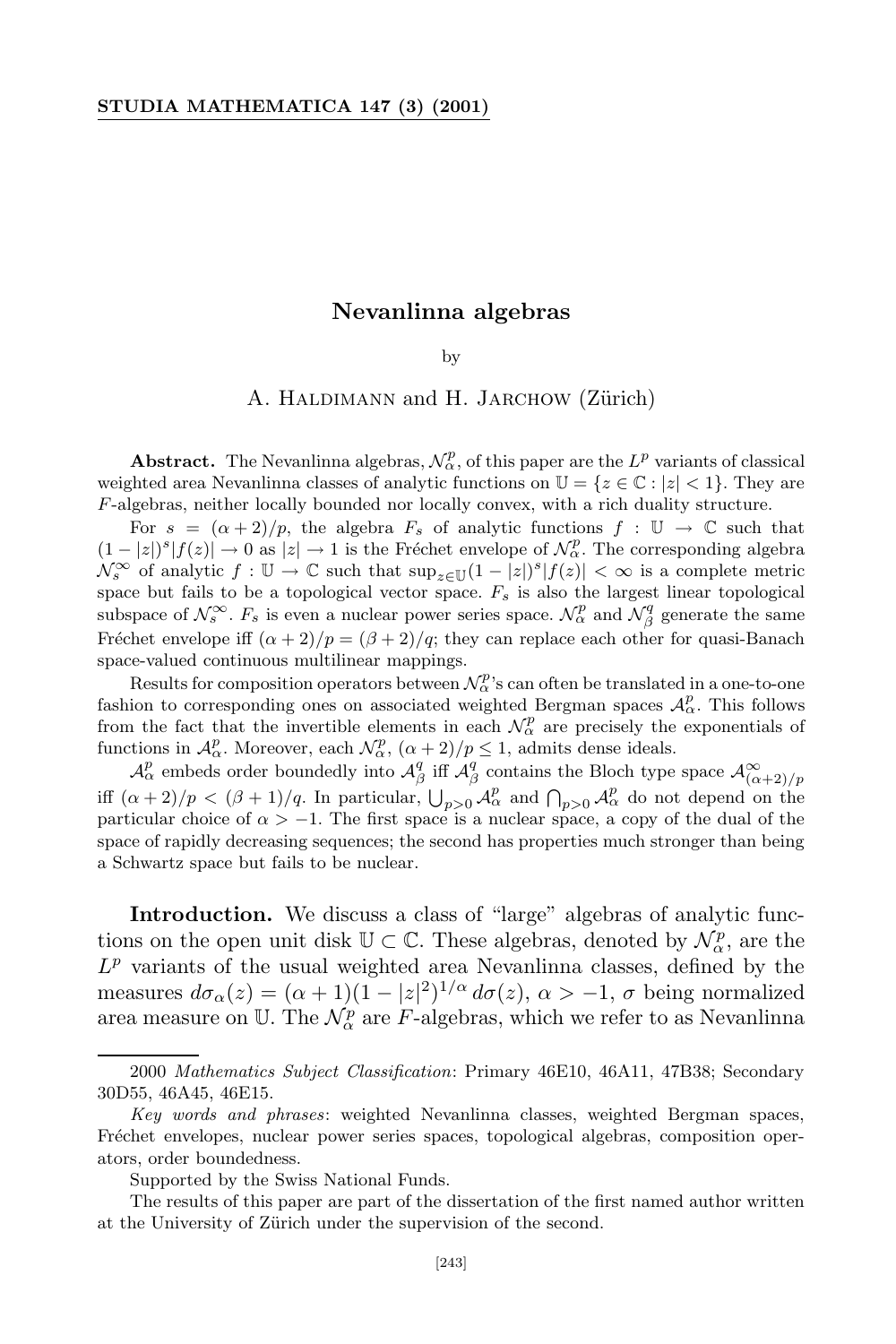algebras. They fail to be locally pseudoconvex and so are neither locally bounded nor locally convex. But each  $\mathcal{N}_{\alpha}^p$  has a separating dual since point evaluations are continuous.

The bidual of  $\mathcal{N}_{\alpha}^p$  turns out to be the "Fréchet envelope" of  $\mathcal{N}_{\alpha}^p$ , i.e., the completion of  $\mathcal{N}_{\alpha}^p$  with respect to the finest locally convex topology which is coarser than the original one; see  $[21]$ . This Fréchet envelope can be looked at as a " $(p = \infty)$ -case" of Nevanlinna algebras: it can be identified with the space  $F_s$  of analytic functions  $f: U \to \mathbb{C}$  such that  $\lim_{|z| \to 1} (1-|z|)^s |f(z)| =$ 0, where  $s = (\alpha + 2)/p$ . The corresponding space  $\mathcal{N}_s^{\infty}$  of analytic functions *f* :  $\mathbb{U}$  →  $\mathbb{C}$  such that  $\sup_{z \in \mathbb{U}} (1 - |z|)^s |f(z)| < \infty$  is also an algebra. It carries a canonical complete metric such that addition is continuous but scalar multiplication is not. The rôle of  $F_s$  as the "locally convex hull" of  $\mathcal{N}_{\alpha}^p$  is complemented by the property of being a "linear topological kernel": as in the case of the classical Smirnov and Nevanlinna classes, *F<sup>s</sup>* is the largest linear subspace of  $\mathcal{N}_s^{\infty}$  which is a topological vector space with respect to the induced metric. It is a locally convex space, even a specific nuclear power series space of finite type.  $\mathcal{N}_{\alpha}^{p}$  and  $\mathcal{N}_{\beta}^{q}$  $\beta$ <sup>q</sup> generate the same Fréchet envelope if and only if  $(\alpha + 2)/p = (\beta + 2)/q$ , in which case they can be replaced by each other when dealing with quasi-Banach space valued continuous (multi-) linear mappings.

We also generalize several recent results on composition operators between the function spaces under consideration (cf.  $[5]$ ,  $[19]$ ,  $[21]$ ,  $[41]$ ). We show that, for some important cases, results for composition operators between Nevanlinna algebras  $\mathcal{N}_{\alpha}^{p}$  translate in a one-to-one fashion to corresponding ones between the associated weighted Bergman spaces  $\mathcal{A}_{\alpha}^{p}$ . This follows from the fact that the invertible elements in each  $\mathcal{N}_{\alpha}^p$  are precisely the exponentials of functions in  $\mathcal{A}^p_\alpha$ . Another algebraic feature of Nevanlinna algebras  $\mathcal{N}_{\alpha}^{p}$  is that they admit, at least for  $(\alpha + 2)/p \leq 1$ , dense (maximal) ideals and so fail to be Q-algebras.

Applying this to formal identities between the spaces under discussion, we deduce that  $\mathcal{A}_{\alpha}^{p}$  embeds into  $\mathcal{A}_{\beta}^{q}$  $\beta$  in an order bounded fashion iff  $\mathcal{A}_{\beta}^q$ *β* contains the Bloch type space  $\mathcal{A}^{\infty}_{(\alpha+2)/p}$  (definitions below) iff  $(\alpha+2)/p <$  $(\beta+1)/q$ . In particular, neither  $\bigcup_{p>0} A^p_\alpha$  nor  $\bigcap_{p>0} A^p_\alpha$  depends on the particular choice of  $\alpha > -1$ . The first one is a nuclear space, in fact a copy of the dual of the space of rapidly decreasing sequences, whereas the second fails to be nuclear, though it has much stronger properties than just being a Schwartz space.

**Nevanlinna algebras.** We denote by U the open unit disk  $\{z \in \mathbb{C}$ :  $|z| < 1$  in the complex plane. The space *H* of all analytic functions *f* :  $\mathbb{U} \to \mathbb{C}$  is a Fréchet space with respect to the topology of local uniform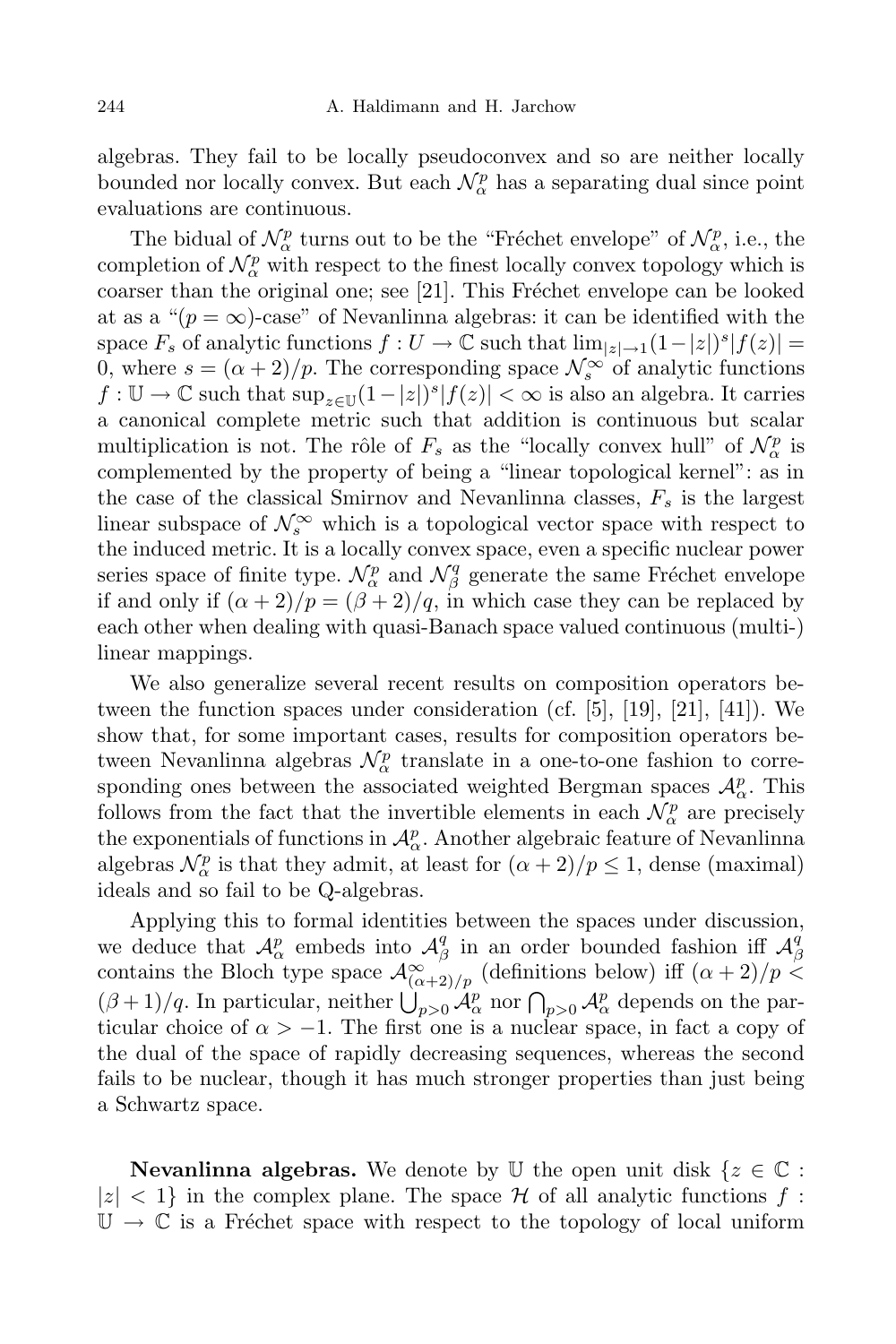convergence ( $=$  uniform convergence on compact subsets of  $\mathbb{U}$ ). We will be interested in certain "big" subspaces of *H*.

Let  $\sigma$  be normalized area measure on U; so  $d\sigma(x+iy) = \pi^{-1}dxdy$ . For each  $\alpha$  >  $-1$ , a (Borel) probability measure on U is given by

$$
d\sigma_{\alpha}(z) := (\alpha + 1)(1 - |z|^2)^{\alpha} d\sigma(z).
$$

For  $0 < p < \infty$ , we denote by  $\|\cdot\|_{\alpha,p}$  the usual norm (*p*-norm if  $p < 1$ ) on the Lebesgue space  $L^p(\sigma_\alpha)$ . The corresponding *weighted Bergman space*  $\mathcal{A}^p_\alpha$  consists of all  $f \in \mathcal{H}$  which define an element of  $L^p(\sigma_\alpha)$ ; briefly,  $\mathcal{A}^p_\alpha :=$  $\mathcal{H} \cap L^p(\sigma_\alpha)$ . With respect to the induced  $(p-)$  norm  $\|\cdot\|_{\alpha,p}$ , this is a Banach space (a *p*-Banach space when  $0 < p < 1$ ).

Normalized Lebesgue measure on the unit circle  $\mathbb{T} = \partial \mathbb{U}$  will be denoted by *m*; so  $dm = dt/(2\pi)$ . The *Hardy space*  $H^p$  consists of all  $f \in \mathcal{H}$  such that  $\sup_{r<1} \int_{\mathbb{T}} |f(\cdot)|^p dm$  is finite  $(0 < p < \infty)$ . *H*<sup>*p*</sup> is a  $(p-)$  Banach space, the (*p*-) norm being given by the *p*th root of the above expression. It is well known that, for  $f \in H^p$ ,  $f(\zeta) = \lim_{r \to 1^-} f(r\zeta)$  exists for *m*-almost all  $\zeta \in \mathbb{T}$ , and that  $f \mapsto f$  allows us to consider  $H^p$  as a closed subspace of  $L^p(m)$ .

The *H*<sup>2</sup>-functions  $w \mapsto k(z, w) := (1 - \overline{z}w)^{-1}, z \in U$ , satisfy  $(k(z, \cdot) | f) =$  $f(z)$  for all *f* in  $H^2$  [here (*·*|*·*) is the scalar product of  $H^2$ ]. The function *k* is the *reproducing* kernel of  $H^2$ . Each of the Hilbert spaces  $\mathcal{A}^2_{\alpha}$ ,  $\alpha > -1$ , has a reproducing kernel as well, namely  $k^{\alpha+2}$ . Accordingly, we shall also write  $\mathcal{A}_{-1}^p$  instead of *H*<sup>*p*</sup>, and  $\sigma_{-1}$  instead of *m*.

Nevanlinna algebras are the "logarithmic analogues" of the above weighted Bergman spaces. Given  $\alpha > -1$  and  $0 < p < \infty$ , let  $L_{\log}^p(\sigma_\alpha)$ be the space of all (equivalence classes of)  $\sigma_{\alpha}$ -measurable functions on U such that

$$
\|f\|_{\alpha,p} := \left(\int_{\mathbb{U}} [\log(1+|f|)]^p d\sigma_\alpha\right)^{1/p}
$$

is finite. This is an *F-space* (complete, metrizable topological vector space). A defining *F*-norm on  $L_{\log}^p(\sigma_\alpha)$  is given by  $\|\cdot\|_{\alpha,p}$  if  $1 \leq p < \infty$ , and by  $\|\cdot\|_{\alpha,p}^p$  if  $0 < p < 1$ . The canonical embedding of  $L_{\log}^p(\sigma_\alpha)$  into the usual *F*-space  $L^0(\sigma_\alpha)$  of all (equivalence classes of) Borel measurable functions is continuous.  $[L_{\log}^p(\sigma_\alpha), \|\cdot\|_{\alpha,p}]$  is also an *F*-space. Since  $\log(1+st) \le$  $log(1+s) + log(1+t)$  for all  $s, t \geq 0$ , it is an algebra with respect to pointwise multiplication. This multiplication is (jointly) continuous: our *F*-space is an *F-algebra*. An *F*-space whose topology is locally convex will be called a *Fréchet space*. We refer to [20] for details on these and related concepts.

Our main interest is in the space

$$
\mathcal{N}_{\alpha}^p := \mathcal{H} \cap L_{\log}^p(\sigma_{\alpha}) \quad (\alpha > -1)
$$

with the induced *F*-norm  $\|\cdot\|_{\alpha,p}$ . For the time being, we require  $1 \leq p < \infty$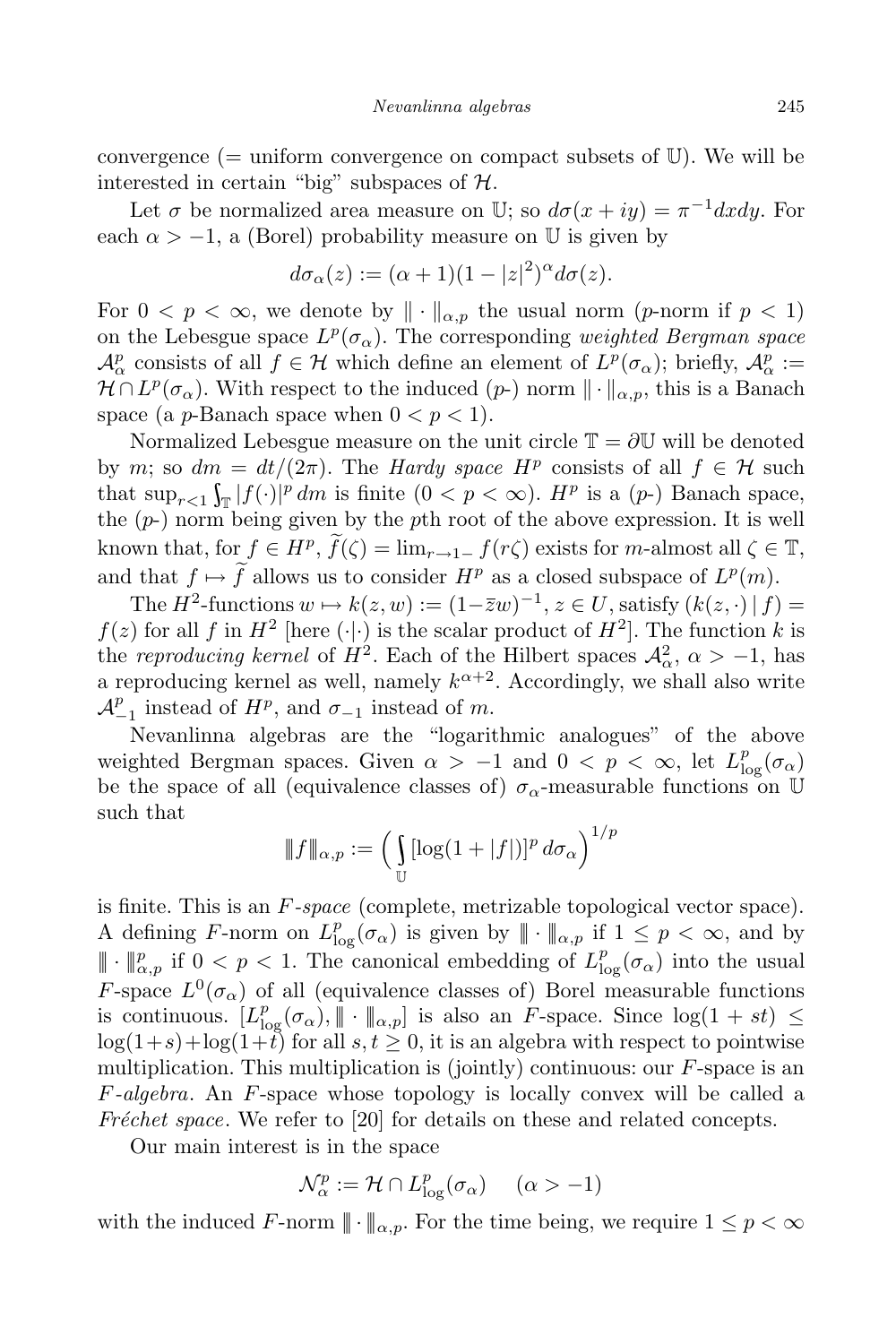since we need subharmonicity of  $[\log(1+|f|)]^p$ . It is readily verified that  $\mathcal{N}^p_\alpha$ is a closed subalgebra of  $L^p_{\log}(\sigma_\alpha)$  and so it is also an *F*-algebra. Polynomials are dense in  $\mathcal{N}_{\alpha}^p$ , so that  $\mathcal{N}_{\alpha}^p$  can also be seen as the closure of the usual disk algebra in  $L^p_{\log}(\sigma_\alpha)$ .

Incorporation of  $\alpha = -1$  requires some care. We want to say that  $f \in$ *H* belongs to  $\mathcal{N}_{-1}^p$  if  $\sup_{r\to 1^-} (\int_{\Gamma} \log(1+|f(r\zeta)|)^p dm(\zeta))^{1/p}$  is finite and that this expression equals the *F*-norm of *f* as an element of  $L_{\log}^p(dm)$ . No problems occur if  $1 < p < \infty$ ; see M. Stoll [39]. If  $p = 1$ , then the natural choice for  $\mathcal{N}_{-1}^1$  is the *Smirnov* class rather than the usual Nevanlinna class. Recall (e.g. from P. Duren [12]) that  $f \in \mathcal{H}$  belongs to the *Nevanlinna* class  $\int_{\infty}^{\infty}$  if sup<sub>*r*<1</sub>  $\int_{\mathbb{T}} \log(1 + |f(r\zeta)|) dm(\zeta)$  is finite. In this case, boundary values  $\widetilde{f}(\zeta) = \lim_{r \to 1^-} |f(r\zeta)|$  exist for *m*-almost all  $\zeta \in \mathbb{T}$ ; they define an element  $\hat{f}$  of  $L^1_{\text{log}}(m)$ . The function  $f$  belongs to the Smirnov class  $\mathcal{N}^+$  if the *F*-norm of *f* in  $L^1_{\log}(m)$  equals  $\sup_{r<1} \int_{\mathbb{T}} \log(1+|f(r\zeta)|) dm(\zeta)$ . It is well known that  $\mathcal{N}^+$  is properly contained in  $\mathcal{N}$ ; in fact,  $\mathcal N$  fails to be a topological vector space in the canonical metric, whereas  $\mathcal{N}^+$  is the largest subspace of  $\mathcal N$  which is a topological vector space with respect to this metric; see J. H. Shapiro and A. L. Shields [36].

For  $1 < p < \infty$ , the  $\mathcal{N}_{-1}^p$  are the *Hardy–Orlicz spaces* of [39]. The  $\mathcal{N}_{\alpha}^1$ , *α > −*1, are known as *area Nevanlinna classes*. We call a *Nevanlinna algebra* each of the  $\mathcal{N}_{\alpha}^{p}$ 's,  $\alpha \geq -1, 1 \leq p < \infty$ ; we also say that  $\mathcal{N}_{\alpha}^{p}$  is the Nevanlinna algebra which corresponds to  $\mathcal{A}_{\alpha}^p$ .

Later on, we will briefly indicate how our methods can be used to extend the definition of  $\mathcal{N}_{\alpha}^p$  to  $0 < p < 1$ , essentially preserving what is discussed in this paper for  $p \geq 1$ .

**The case**  $p = \infty$ . An important rôle will be played by  $L^{\infty}$  versions of the above spaces.  $H^{\infty}$  is the usual Banach space of bounded analytic functions  $\mathbb{U} \to \mathbb{C}$ . Given  $s > 0$ , we denote by  $\mathcal{A}_s^{\infty}$  the "Bloch type space" consisting of all  $f \in \mathcal{H}$  such that

$$
||f||_s^{\infty} := \sup_{z \in \mathbb{U}} (1 - |z|^2)^s |f(z)| < \infty.
$$

With  $\|\cdot\|_s^{\infty}$  as a norm, this is a Banach space. The functions  $f$  in  $\mathcal{A}_s^{\infty}$  which satisfy  $\lim_{|z| \to 1^-} (1 - |z|^2)^s |f(z)| = 0$  form a closed subspace of  $\mathcal{A}_s^{\infty}$  which we denote by  $\mathcal{A}_{s,0}^{\infty}$ . Again we will be interested in the "logarithmic analogues" of these spaces.  $\mathcal{N}_s^{\infty}$  is the space of all  $f \in \mathcal{H}$  such that  $\sup_{z \in \mathbb{U}} (1-|z|^2)^s \log(1+|z|^2)$  $|f(z)|$   $\leq \infty$ . The subspace  $\mathcal{N}_{s,0}^{\infty}$  consists of all  $f \in \mathcal{N}_{s}^{\infty}$  such that even  $\lim_{|z| \to 1^-} (1 - |z|^2)^s \log(1 + |f(z)|) = 0.$ 

Let  $M(f, r) := \max_{|z|=r} |f(z)| \ (0 \leq r < 1)$  be the usual maximal function of  $f \in \mathcal{H}$ . Clearly,  $f$  belongs to  $\mathcal{A}_s^{\infty}$  iff  $\sup_{r \leq 1} (1 - r)^s M(f, r) < \infty$ . Analogously for  $\mathcal{A}_{s,0}^{\infty}$ ,  $\mathcal{N}_s^{\infty}$ , and  $\mathcal{N}_{s,0}^{\infty}$ .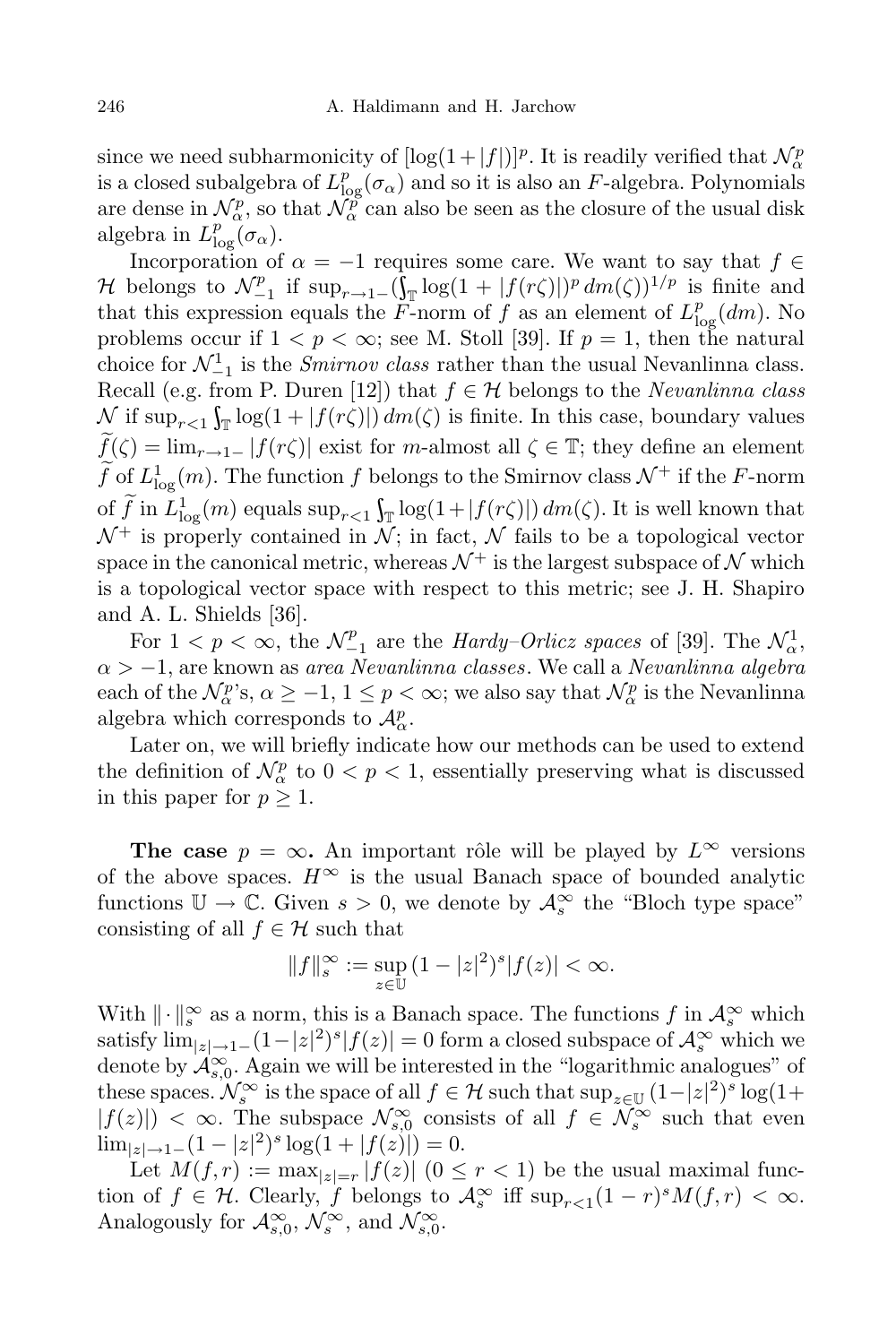It is readily seen that if we put

$$
\|f\|_{s,\infty} := \sup_{z \in \mathbb{U}} (1 - |z|^2)^s \log(1 + |f(z)|)
$$

then  $(f, g) \mapsto ||f - g||_{s, \infty}$  defines a complete, translation invariant metric on  $\mathcal{N}_s^{\infty}$ . But  $\| \cdot \|_{s,\infty}$  fails to be an *F*-norm; there are functions  $f \in \mathcal{N}_s^{\infty}$ such that  $(\|n^{-1}f\|_{s,\infty})_{n\in\mathbb{N}}$  does not converge to zero. For example,  $f(z)$  =  $\exp((1-z)^{-s})$  is in  $\mathcal{N}_s^{\infty} \setminus \mathcal{N}_{s,0}^{\infty}$ , and if we choose  $0 < r_n < 1$  such that  $\exp((1-r_n)^{-s}) = n^2$ , then  $||n^{-1}f||_{s,\infty} \ge (1-r_n)^s \log(n+1) \ge 1/2$  for all *n ∈* N.

Inside  $\mathcal{N}_s^{\infty}$ , the space  $\mathcal{N}_{s,0}^{\infty}$  takes the rôle of the Smirnov class  $\mathcal{N}^+$  inside the Nevanlinna class *N* :

THEOREM 1.  $\mathcal{N}_{s,0}^{\infty}$  *is the largest linear subspace of*  $\mathcal{N}_{s}^{\infty}$  *which is a topological vector space in the induced topology*; *it is actually an F-space.*

*Proof.* As is readily seen,  $G := \{ f \in \mathcal{N}_s^{\infty} : \lim_{t \to 0} ||t \cdot f||_{s, \infty} = 0 \}$ is the largest linear subspace of  $\mathcal{N}_s^{\infty}$  which is a topological vector space with respect to the induced topology, and that it is complete (compare L. Drewnowski [11], M. Nawrocki [29]). So all we have to show is that *G* and  $\mathcal{N}_{s,0}^{\infty}$  coincide.

Let  $f \in \mathcal{N}_{s,0}^{\infty}$  and  $\varepsilon > 0$  be given. Let  $R \in (0,1)$  be such that  $(1-|z|^2)^s \log(1+|f(z)|) < \varepsilon$  for all  $R < |z| < 1$ . Then  $(1-|z|^2)^s$  $\times$  log( $\frac{1}{\sqrt{2}}$  *n*<sup>-1</sup>| $f(z)$ |)  $\lt \varepsilon$  for all  $R \lt |z| \lt 1$  and all  $n \in \mathbb{N}$ . By compactness of  $R \cdot \overline{U}$ , we can find  $n_{\varepsilon} \in \mathbb{N}$  such that  $(1 - |z|^2)^s \log(1 + n^{-1}|f(z)|) < \varepsilon$  for  $|z| \leq R$  and  $n \geq n_{\varepsilon}$ . It follows that *f* is in *G*.

Suppose now that *f* belongs to *G*. Fix  $\varepsilon > 0$  and choose an integer  $N \geq 2$  such that  $(1 - r)^s \log(1 + N^{-1}M_\infty(r, f)) < \varepsilon$  for all  $0 < r < 1$ . Then  $(1 - r)^s \log^+ M_\infty(r, f) < \varepsilon$  +  $(1 - r)^s \log N$  for all *r*. If we choose 0 < R < 1  $\text{so that } (1 - R)^s \log N < \varepsilon, \text{ then } (1 - r)^s \log^+ M_\infty(r, f) < 2\varepsilon \text{ for } r \geq R,$ hence  $(1-r)^s \log(1+M_\infty(r, f)) \leq (1-r)^s [\log 2 + \log^+ M_\infty(r, f)] < \varepsilon$  (since  $N \geq 2$ ). This shows that *f* is in  $\mathcal{N}_{s,0}^{\infty}$ .

In order to conform with established notation, we write from now on *F<sup>s</sup>* instead of  $\mathcal{N}_{s,0}^{\infty}$ . It was shown by M. Stoll [39] that  $F_s$  is even an  $F$ -algebra. He also obtained the next result (Theorem 2.2(a)*⇔*(c) in [39]); we state it as a lemma in a slightly modified fashion:

LEMMA A. An analytic function  $f(z) = \sum_{n=0}^{\infty} a_n z^n$  on U belongs to  $F_s$ if and only if its Taylor coefficients  $a_n$  satisfy  $\sum_{n=0}^{\infty} |a_n|^2 \exp(-n^{s/(s+1)}/k)$  $\lt$   $\infty$  *for all*  $k \in \mathbb{N}$ .

For each  $c > 0$ , let  $F_{s,c}$  be the space of all sequences  $(a_n)_n \in \mathbb{C}^{\mathbb{N}_0}$  such that

$$
q_c((a_n)_n) := \left(\sum_{n=0}^{\infty} |a_n|^2 \exp(-cn^{s/(s+1)})\right)^{1/2} < \infty.
$$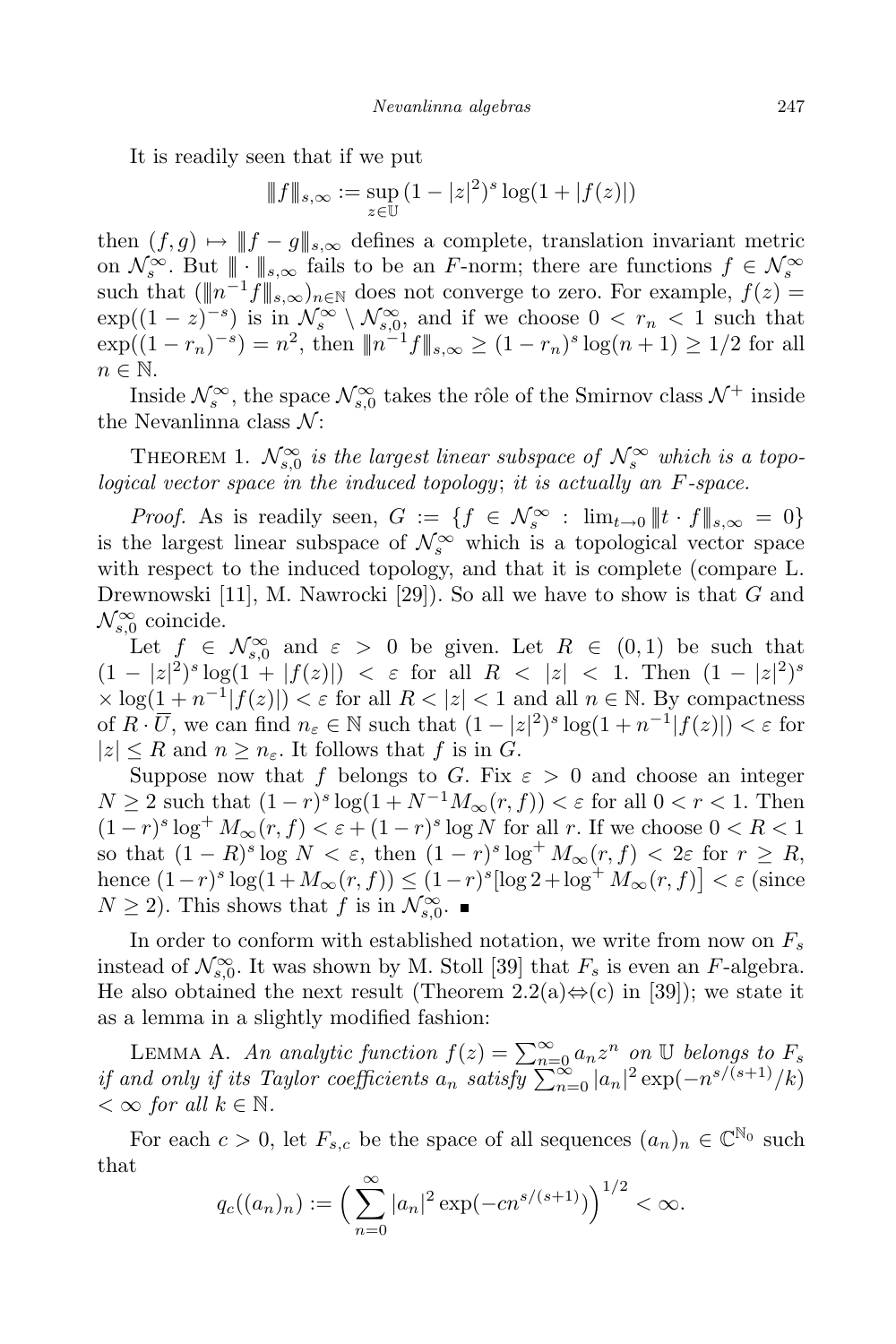$F_{s,c}$  is a Hilbert space with norm  $q_c$ . Via  $(a_n)_n \mapsto \sum_{n=0}^{\infty} a_n z^n$ , each  $F_{s,c}$  can be considered as a linear subspace of *H*.

If  $0 < c < d$ , then  $F_{s,c}$  is a (dense) linear subspace of  $F_{s,d}$  and the embedding is a nuclear  $(= trace \; class)$  operator. Consequently,

$$
F_s = \bigcap_{c>0} F_{s,c} = \bigcap_{k \in \mathbb{N}} F_{s,1/k}
$$

is a nuclear Fréchet space with respect to the corresponding projective limit topology, a so-called *nuclear power series space of finite type* ([20, Ch. 21]).

Note that we get the usual representation of  $H$  as a sequence space if we take  $s = \infty$ .

The arguments used to prove (c)*⇒*(a) of Theorem 2.2 in [39] yield

$$
\mathcal{N}^\infty_s = \bigcup_{c>0} F_{s,c} = \bigcup_{k\in\mathbb{N}} F_{s,k}
$$

(compare also [29, p. 170]). Consequently,  $\mathcal{N}_s^{\infty}$  is a topological vector space with respect to the corresponding natural topological inductive limit topology; this topology is locally convex ([15, p. 164]) since we even deal with the inductive limit of a sequence of Hilbert spaces with nuclear linking mappings. With this topology,  $\mathcal{N}_s^{\infty}$  is reflexive; it is in fact the strong dual of the "nuclear power series space of infinite type"  $\bigcap_{k \in \mathbb{N}} F_{s,k}^*$ . Here  $F_{s,k}^*$  consists of all sequences  $(a_n)_{n \in \mathbb{N}}$  such that  $a_n = O(\exp(-kn^{s/(s+1)})), k \in \mathbb{N}$ . The existence of this topology, together with a general version of the closed graph theorem ([20, 5.5.4]), provides another proof of the fact that  $\|\cdot\|_{s,\infty}$ cannot be an *F*-norm on  $\mathcal{N}_s^{\infty}$ .

It is easy to see that each  $\mathcal{N}_{\alpha}^p$  embeds continuously into  $F_{(\alpha+2)/p}$ . We will see below that relations between these algebras are in fact much tighter.

But first we take a look at some algebraic properties of Nevanlinna algebras.

**On the algebras**  $\mathcal{N}_{\alpha}^p$ . By a result of N. Mochizuki [28], each of the algebras  $\mathcal{N}_{-1}^p$ ,  $1 < p < \infty$ , admits dense (maximal) ideals [ideals are assumed to be non-trivial]. By a different argument this can be extended to the algebras  $\mathcal{N}_{\alpha}^p$  and  $F_{(\alpha+2)/p}$  for suitably chosen  $\alpha$  and  $p$ .

PROPOSITION 1. Let  $\alpha > -1$  and  $1 \leq p < \infty$  be such that  $(\alpha + 2)/p \leq 1$ . *Then the F*-*algebras*  $\mathcal{N}_{\alpha}^p$  *and*  $F_{(\alpha+2)/p}$  *contain dense ideals.* 

*Proof.* Put  $s = (\alpha + 2)/p$ . Since  $s \leq 1$ ,  $f(z) := (1-z)^{-s}$  has positive real parts and so  $\varphi := e^{-f}$  belongs to  $H^{\infty}$ . As before (Theorem 1),  $1/\varphi$  is a member of  $\mathcal{N}_s^{\infty}$  but not of  $F_s = \mathcal{N}_{s,0}^{\infty}$  and, a fortiori, not of  $\mathcal{N}_{\alpha}^p$ .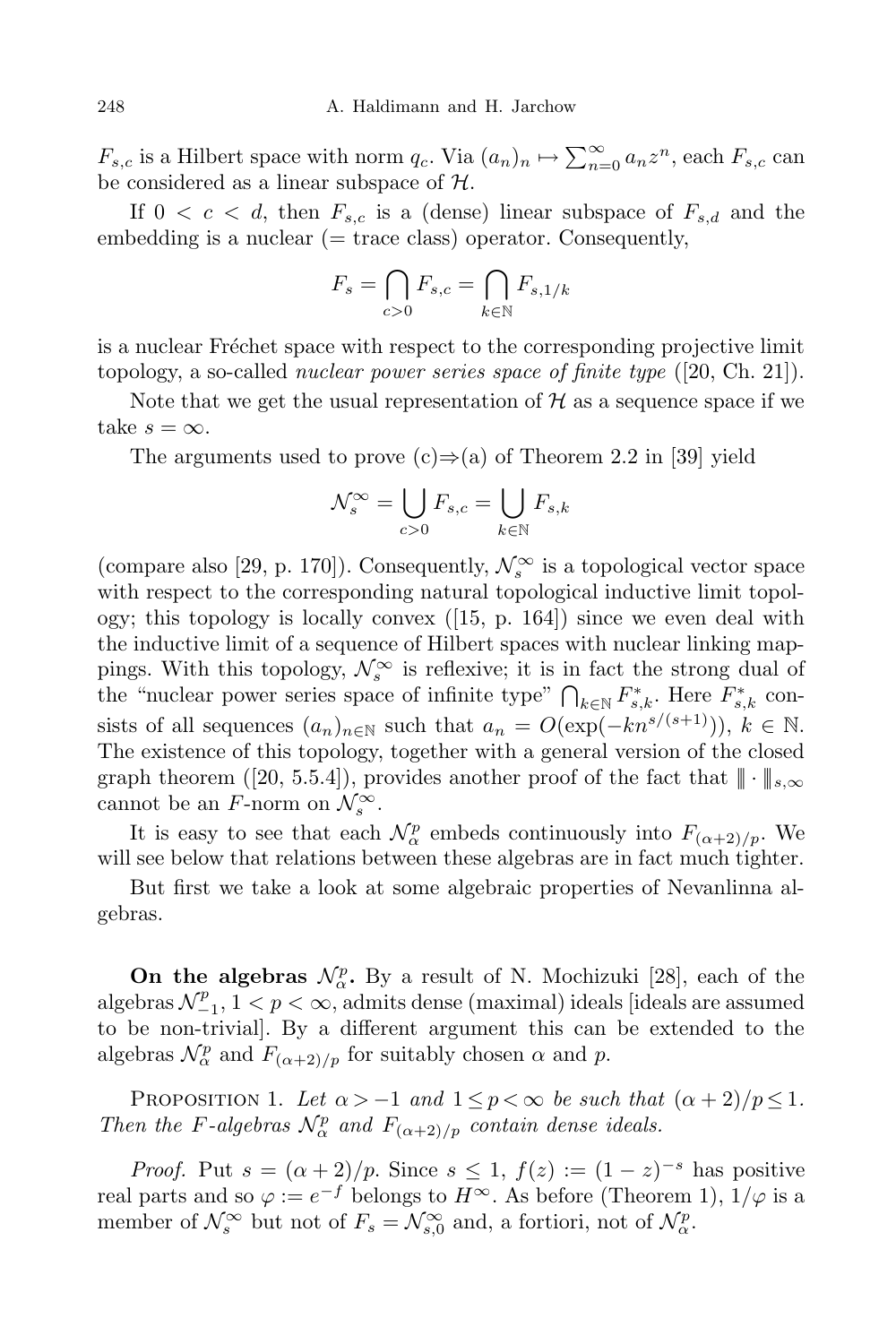We use the well-known fact that *f* is in  $H^r$  for any  $0 < r < 1/s$  and apply a result of J. Bourgain [4, Proposition 1.6]. Accordingly, there are a constant  $C = C(r)$  and, for each  $\lambda > 0$ , functions  $g, h \in H^r$  such that

$$
f = g + h, \quad |g|, |h| \le C|f|, \quad |g| \le C\lambda,
$$

$$
\left(\int_{\mathbb{T}} |h|^r \, dm\right)^{1/r} \le C\left(\int_{\{|f| > \lambda\}} |f|^r \, dm\right)^{1/r}.
$$

Fix  $\varepsilon > 0$  and choose  $\lambda$  so large that the right hand side in the last expression  $i s \leq \varepsilon$ . Note that  $\gamma := \exp(g)$  belongs to  $H^{\infty}$ . Let  $X$  be  $\mathcal{N}_{\alpha}^p$  or  $F_{(\alpha+2)/p}$ . Since *H*<sup>*r*</sup> embeds canonically into *X* we have  $\|\varphi \gamma - 1\|_X \leq \|h\|_{\alpha, p} \leq \|h\|_{H^r} \leq \varepsilon$ . So  $\varphi$  admits an "approximative inverse" in *X* ([28]), and so the ideal generated by  $\varphi$  is dense in *X*. The ideal is proper since  $1/\varphi$  does not belong to *X*.

A modification of the preceding argument yields another proof of Mochizuki's result mentioned above (the case  $\alpha = -1, 1 \leq p \leq \infty$ ). We do not know whether the proposition is also valid if  $(\alpha + 2)/p > 1$ .

If a commutative *F*-algebra admits no (proper) dense ideals then it is obviously a *Q-algebra*: its invertible elements form an open subset. So the algebras  $\mathcal{N}_{\alpha}^p$  and  $F_{(\alpha+2)/p}$  provide examples for non-Q-algebras, the latter being locally convex and even nuclear.

It is well known that the invertible elements in the Smirnov class  $\mathcal{N}_{-1}^1 =$  $\mathcal{N}^+$  are just the outer functions. By [39], the invertible elements in  $\mathcal{N}_{-1}^p$ ,  $1 < p < \infty$ , are precisely the exponentials of functions in  $H^p$ . This carries over to Nevanlinna algebras:

PROPOSITION 2. Suppose that  $\alpha > -1$  and  $1 \leq p < \infty$ . Then  $f \in \mathcal{N}_{\alpha}^p$ *is invertible if and only if*  $f = e^g$  *for some*  $g \in A^p_\alpha$ .

*Proof.* It is clear that if *g* is in  $\mathcal{A}_{\alpha}^p$ , then  $e^g$  is invertible in  $\mathcal{N}_{\alpha}^p$ . Let conversely  $f \in \mathcal{N}_{\alpha}^p$  be invertible. Then *f* does not vanish, hence  $f = e^g$  for some  $g \in \mathcal{H}$ . Writing  $g = u + iv$  with R-valued harmonic functions *u* and *v* we get

$$
\infty > \|f\|_{\alpha,p}^p = \int_{\mathbb{U}} [\log(1+e^u)]^p d\sigma_\alpha \ge \int_{\{u\ge 0\}} |u|^p d\sigma_\alpha.
$$

 $\int_{\mathbb{U}}[\log(1+1/|f|)]^p d\sigma_\alpha \geq \int_{\{u\leq 0\}} |u|^p d\sigma_\alpha$ , hence  $u \in \mathbb{U}$ *L*<sup>*p*</sup>( $\sigma_{\alpha}$ ). Since  $\alpha$  > −1 this implies that *v* also belongs to *L*<sup>*p*</sup>( $\sigma_{\alpha}$ ) [27], and so *g* is a member of  $\mathcal{A}_{\alpha}^p$ .

However, we do not have a characterization of the invertible elements in  $F_s$ .

By results of J. W. Roberts and M. Stoll [32] and N. Mochizuki [28], the closed maximal ideals in  $\mathcal{N}_{-1}^p$  (1 ≤ *p* < ∞) are precisely the kernels of the point evaluations  $f \mapsto f(z)$ ,  $z \in \mathbb{U}$ . This extends to the algebras  $F_s$  (see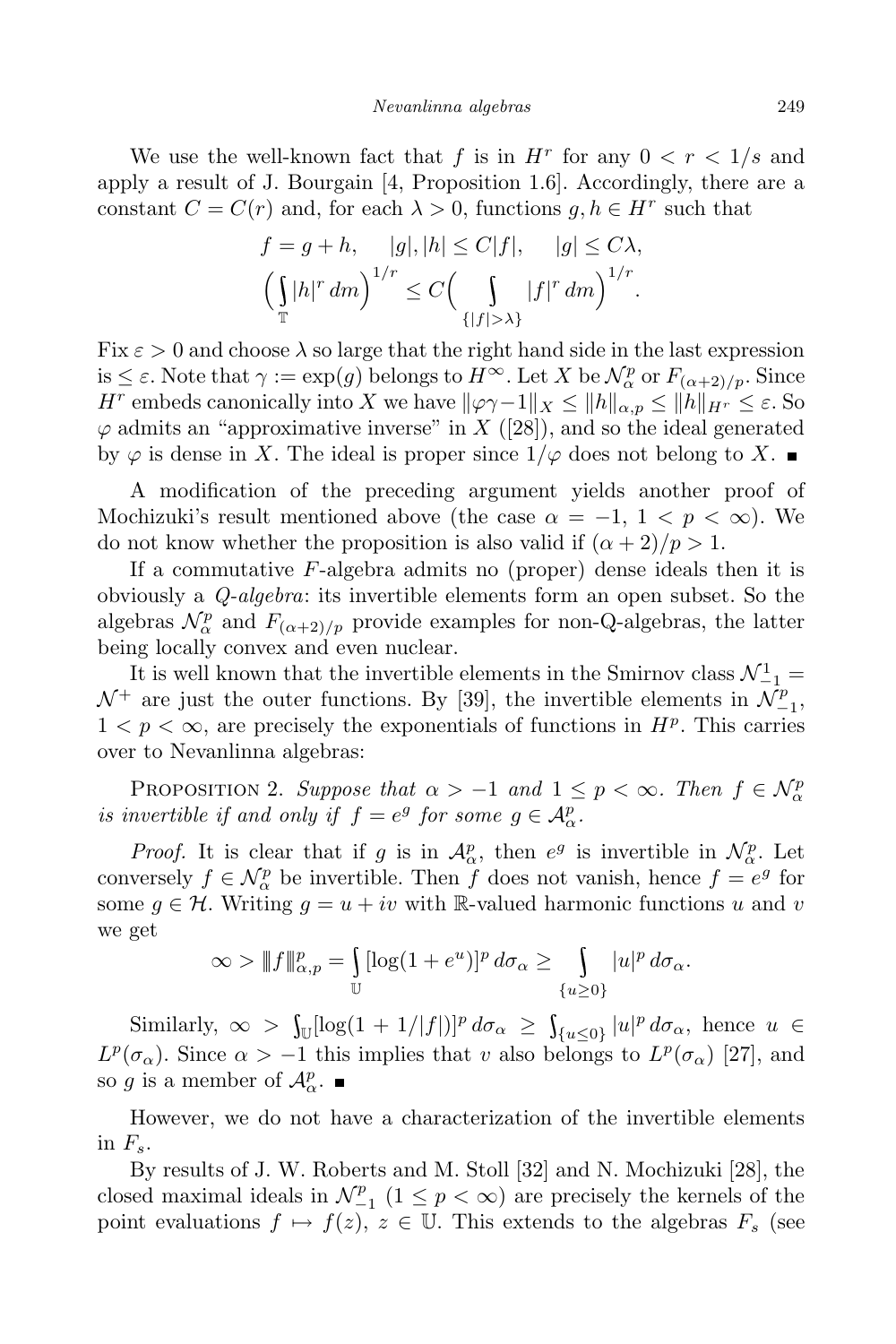[27, Theorem 2]), but we do not know if such a result is also true for the algebras  $\mathcal{N}_{\alpha}^{p}$  for  $\alpha > -1$  and  $1 \leq p < \infty$ .

**Multipliers.** We start by extending results which are known for scalarvalued function spaces [21], and in the vector-valued case for  $\alpha = -1, 0$ (cf. [14]). The common strategy employed in these papers originates in the work of N. Yanagihara [42] who had settled the case of the scalar-valued Smirnov class in 1973. The desired close ties between  $\mathcal{N}_{\alpha}^p$  and  $F_{(\alpha+2)/p}$  are derived from a characterization of multipliers from these spaces into "small" ones, and even into "small" spaces of analytic functions with values in a quasi-Banach space. The announced extension is obtained by combining such results with a construction which is based on a lemma due to E. Beller [3] (see Lemma C below).

Let *X* be a quasi-Banach space. Following N. Kalton [24] we say that a function  $f: \mathbb{U} \to X$  is *analytic* if there is a sequence  $(x_n)$  in X such that

(\*) 
$$
f(z) = \sum_{n=0}^{\infty} x_n z^n \quad \text{for all } z \in \mathbb{U}.
$$

Here  $x_n = f^{(n)}(0)/n!$ , as usual. By the Aoki–Rolewicz theorem, every quasi-Banach space can be renormed to be an *r*-Banach space for some  $0 < r < 1$ . This simplifies working with series like (*∗*). The analogue of Cauchy's theorem, however, may fail if *X* cannot be given an equivalent norm, and nonanalytic, differentiable functions  $\mathbb{U} \to X$  may exist ([1], [40]).

The analytic functions  $\mathbb{U} \to X$  form a linear space,  $\mathcal{H}(X)$ , which is an *F*-space with respect to local uniform convergence. For each  $0 < p < \infty$ , let  $\mathcal{A}_{\alpha}^{p}(X)$  consist of all  $f \in \mathcal{H}(X)$  such that  $||f(\cdot)||$  is in  $L^{p}(\sigma_{\alpha})$ .

More function spaces will be needed. The first one is  $A(X)$ , the X-valued analogue of the disk algebra; it consists of all  $f \in H(X)$  admitting a continuous extension  $\overline{\mathbb{U}} \to X$ . The second is the space  $\mathbb{W}_q(X)$ ,  $0 < q \leq 1$ , consisting of all  $f \in H(X)$  which have a representation (\*) such that  $\sum_{n=0}^{\infty} ||x_n||^q < \infty$ , *k*  $\| \cdot \|$  being a defining *r*-norm on *X*. In a canonical fashion,  $\mathcal{A}_{\alpha}^{p}(X)$  is an *s*-Banach space for  $s = p \wedge r$ ,  $\mathbb{A}(X)$  is an *r*-Banach space with respect to uniform convergence on U, and  $\mathbb{W}_q(X)$  is an *s*-Banach space for  $s = q \wedge r$ . If *F* is any of the spaces  $\mathcal{A}_{\alpha}^p$ , A, W<sub>q</sub>, then  $\|\cdot\|_{F(X)}$  will denote the canonical quasinorm on  $F(X)$ .

Suppose in addition that *E* is any of the *F*-spaces of analytic scalarvalued functions considered here. Given a quasi-Banach space *X*, let us denote by  $[[E, F(X)]]$  the collection of all sequences  $(x_n)_{n=0}^{\infty}$ <br> $\sum_{n=0}^{\infty} a_n z^n x_n$  belongs to  $F(X)$  whenever  $\sum_{n=0}^{\infty} a_n z^n$  belon in *X* such that  $\sum_{n=0}^{\infty} a_n z^n x_n$  belongs to  $F(X)$  whenever  $\sum_{n=0}^{\infty} a_n z^n$  belongs to *E*. This is a linear space; its elements are called (coefficient) *multipliers* from *E* into *F*(*X*). By the Closed Graph Theorem, each  $(x_n) \in [E, F(X)]$  defines a continuous linear operator  $\Lambda: E \to F(X): \sum_{n=0}^{\infty} a_n z^n \mapsto \sum_{n=0}^{\infty} a^n z^n x_n$ .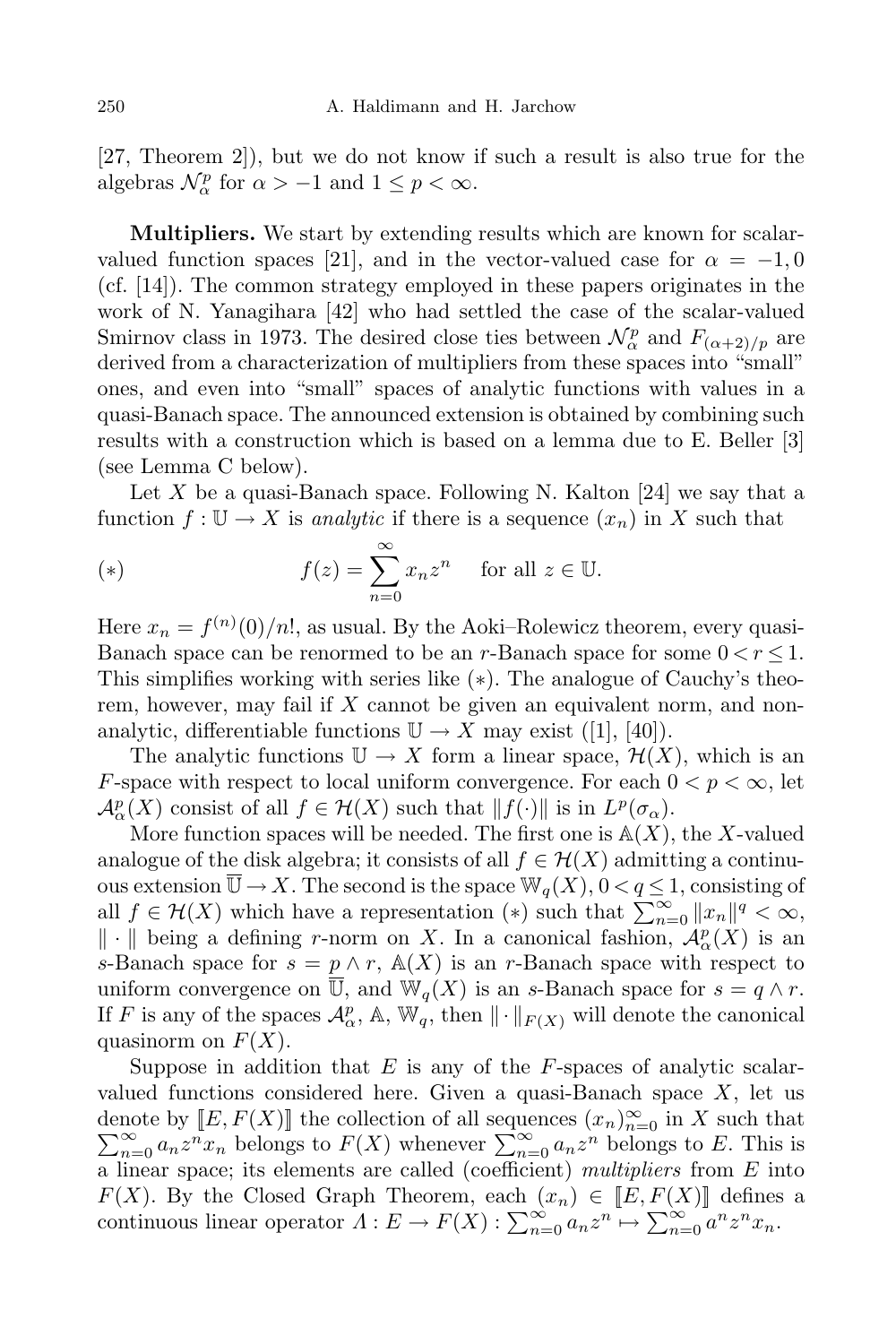The following theorem is of fundamental importance. Fix  $-1 \leq \alpha < \infty$ and  $1 \leq p < \infty$ .

THEOREM 2. For every sequence  $(x_n)$  in a quasi-Banach space X the *following statements are equivalent*:

- $(i)$   $(x_n) \in [\![\mathcal{N}_{\alpha}^p, \mathbb{A}(X)]\!]$ .
- (ii)  $(x_n) \in [\![\mathcal{N}_{\alpha}^p, \mathbb{W}_q(X)]\!]$  *for some* (*and then every*)  $0 < q \leq 1$ *.*
- (iii) *There* are *constants*  $C, c > 0$  *such that*

$$
||x_n|| \leq C \exp[-cn^{(\alpha+2)/(\alpha+2+p)}].
$$

*If X is even a Banach space*, *the following statements can be added*:

 $(iv)$   $(x_n) \in [\mathcal{N}_{\alpha}^p, \mathcal{A}_{\beta}^q]$  $\beta$ <sub>2</sub>(X)] *for some*  $\beta \ge -1$  *and some*  $0 < q \le \infty$ *.* 

(v) 
$$
(x_n) \in [\![\mathcal{N}_{\alpha}^p, \mathcal{A}_{\beta}^q(X)]\!]
$$
 for all  $\beta \ge -1$  and all  $0 < q \le \infty$ .

This was obtained by C. M. Eoff [14] for  $\alpha = -1, 0$ . For scalar-valued functions, the theorem was proved in [21].

Results of this kind are derived from precise information about the Taylor coefficients of the members of our function spaces. Such information is provided by the following series of lemmas. The first one is taken from [17, Lemma B].

LEMMA B. Let  $\alpha > -1$  and  $1 \leq p < \infty$ . If  $f(z) = \sum_{n=0}^{\infty} a_n z^n$  belongs *to*  $\mathcal{N}_{\alpha}^p$ *, then* 

$$
a_n = O(\exp[\rho(n^{(\alpha+2)/(\alpha+2+p)})])
$$
  $(n = 0, 1, ...).$ 

The next result is due to E. Beller [3, Lemma 2].

LEMMA C. Let  $a > 0$  and  $r_0 > 0$  be given. Define  $f(z) = \sum_{n=0}^{\infty} a_n z^n$  by  $f(z) = \exp[r/(1-z)^a]$  *for*  $0 < r \le r_0$ *. Then there exist constants K and C*, *depending only on a and r*0, *such that*

$$
a_n \ge K \exp[ C n^{a/(a+1)}] \quad \text{ for all } n \in \mathbb{N}_0.
$$

Note that the  $a_n$ 's are indeed positive.

For Banach space valued functions, we may state:

LEMMA D. Let *X* be a Banach space. Given  $\beta \ge -1$  and  $0 < q < \infty$ , *there exists a constant*  $C = C(X, \beta, q)$  *such that if*  $g(z) = \sum_{n=0}^{\infty} x_n z^n$ *belongs* to  $\mathcal{A}_{\beta}^q$ *β* (*X*), *then*

$$
||x_n|| \le C ||g||_{\beta,q} n^{(\beta+2)/q} \quad \text{for all } n \in \mathbb{N}.
$$

This is well known in the scalar case (see e.g. Lemma B.5 in W. Smith [38]). The Banach space case can be obtained either by working with the weak topology of *X*, or else by repeating the proof with absolute values replaced by norms.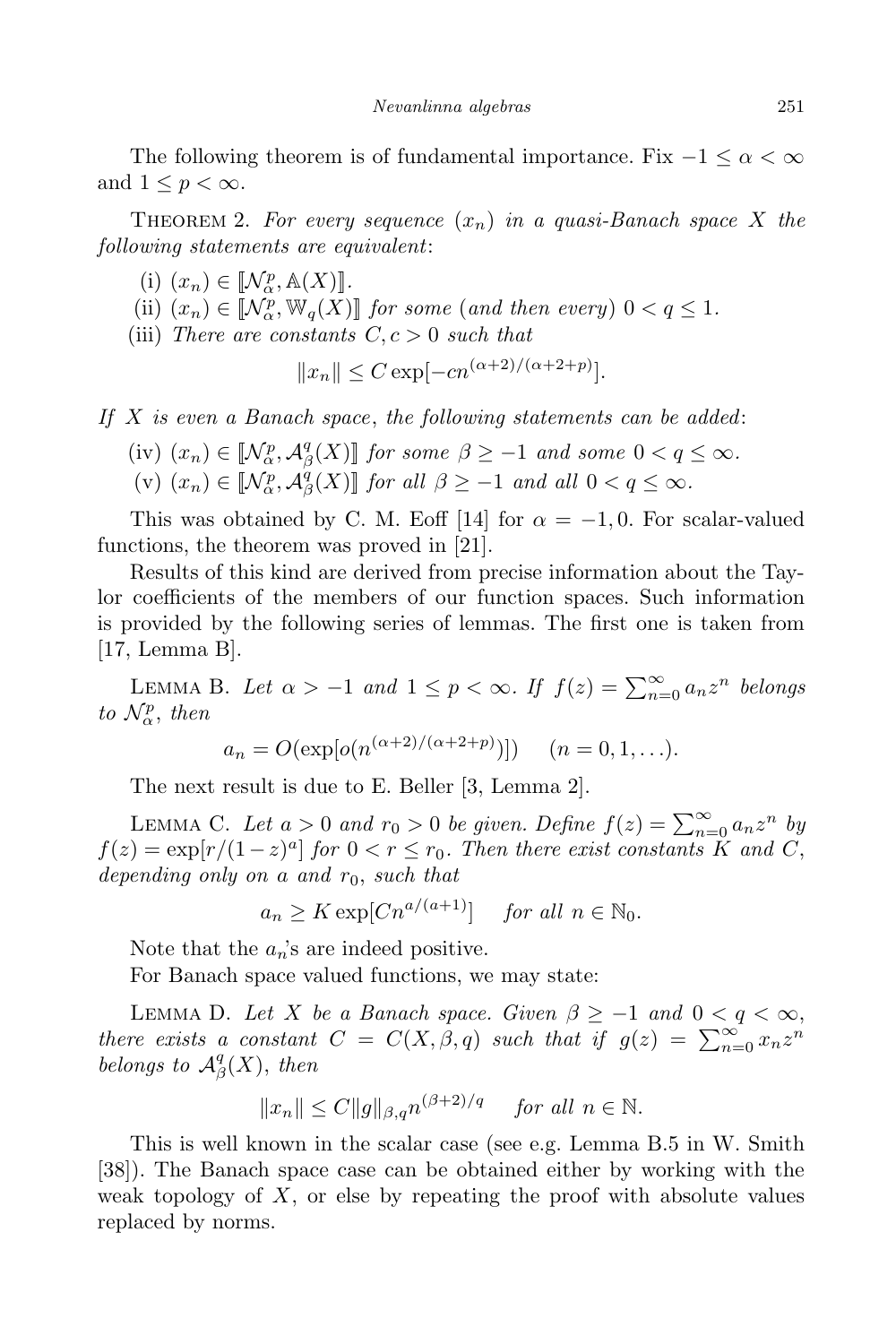No analogue of Lemma D seems to be available for functions with values in a quasi-Banach space. However, thanks to the following result of N. Kalton [24, Theorem 6.1], a partial generalization, sufficient for our purposes, does exist.

LEMMA E. Let *X* be an *r*-Banach space. Then there are constants  $\gamma > 0$ *and*  $C = C(X) > 0$  *such that if*  $g = \sum_{n=0}^{\infty} x_n z^n$  *belongs to*  $\mathbb{A}(X)$  *then* 

$$
||x_m|| \le Cm^{\gamma} ||g||_{\mathbb{A}(X)} \quad \text{ for all } m \in \mathbb{N}.
$$

Theorem 2 can now be proved essentially by adjusting the arguments given in [21]. For the sake of completeness, we include the details.

*Proof of Theorem 2.* For convenience, we confine ourselves to the case  $\alpha$  >  $-1$ . Up to natural (notational) changes, the same arguments work for  $\alpha = -1$ .

(i)*⇒*(iii). Consider the function

$$
f_{(s)}(z) = \exp\left[\frac{c(1-s)^{(\alpha+2)/p}}{(1-sz)^{2(\alpha+2)/p}}\right] - 1 \quad \text{where } 0 < s < 1 \text{ and } c > 0.
$$

By [43, Lemma 4.2.2] there is a constant  $K_0 = K_0(\alpha)$  such that

$$
\|f_{(s)}\|_{\alpha,p}^p = \int_{\mathbb{U}} [\log(1+|f_{(s)}|)]^p d\sigma_\alpha \leq c^p \int_{\mathbb{U}} \frac{(1-s)^{\alpha+2}}{|1-sz|^{2(\alpha+2)}} d\sigma_\alpha(z)
$$
  
=  $c^p(\alpha+1)(1-s)^{\alpha+2} \int_{\mathbb{U}} \frac{(1-|z|^2)^\alpha}{|1-sz|^{2\alpha+4}} d\sigma(z) \leq c^p K_0^p.$ 

Let  $\Lambda : \mathcal{N}_{\alpha}^p \to \mathbb{A}(X)$  be the multiplier induced by  $(x_n)$ . By continuity, there is a  $C > 0$  such that  $||A(g)||_{A(X)} \leq 1$  whenever  $g \in \mathcal{N}_{\alpha}^p$  satisfies  $||g||_{\alpha,p} \leq C$ . Hence, if we choose  $c \leq C/K_0$  in the definition of  $f(s)$ , then  $||A(f_{(s)})||_{\mathbb{A}(X)} \leq 1$  for all  $0 < s < 1$ .

Put now  $R := c(1 - s)^{(\alpha + 2)/p}$  and consider the function

$$
f(z) = \exp\left[\frac{R}{(1-z)^{2(\alpha+2)/p}}\right] - 1.
$$

Clearly,  $f_{(s)}(z) = f(sz)$ , so that if we write  $f_{(s)}(z) = \sum_{n=0}^{\infty} a_{n,s} z^n$  and  $f(z) = \sum_{n=0}^{\infty} c_n z^n$ , then  $a_{n,s} = s^n c_n$  for all  $n \in \mathbb{N}_0$ . We know from Lemma C that the *an,s* are positive and that

$$
a_{n,s} \ge C_1 s^n \exp[L(1-s)^{(\alpha+2)/(2\alpha+4+p)} n^{(2\alpha+4)/(2\alpha+4+p)}]
$$

where  $L = c^{p/(2\alpha+4+p)}(p/(2\alpha+4))^{(2\alpha+4)/(2\alpha+4+p)}$  and  $C_1$  is a constant.

Choose  $0 < b, d < 1$  such that  $d < b < (L/2)d^{(\alpha+2)/(2\alpha+4+p)}$ , and then  $N_0 \in \mathbb{N}$  so large that  $b \leq (3/4)N_0^{\theta}$  where  $\theta = p/(\alpha + 2 + p)$ . For  $N \geq N_0$ and *s* satisfying  $dN^{-\theta} \leq 1 - s \leq bN^{-\theta}$  we get (using once more the fact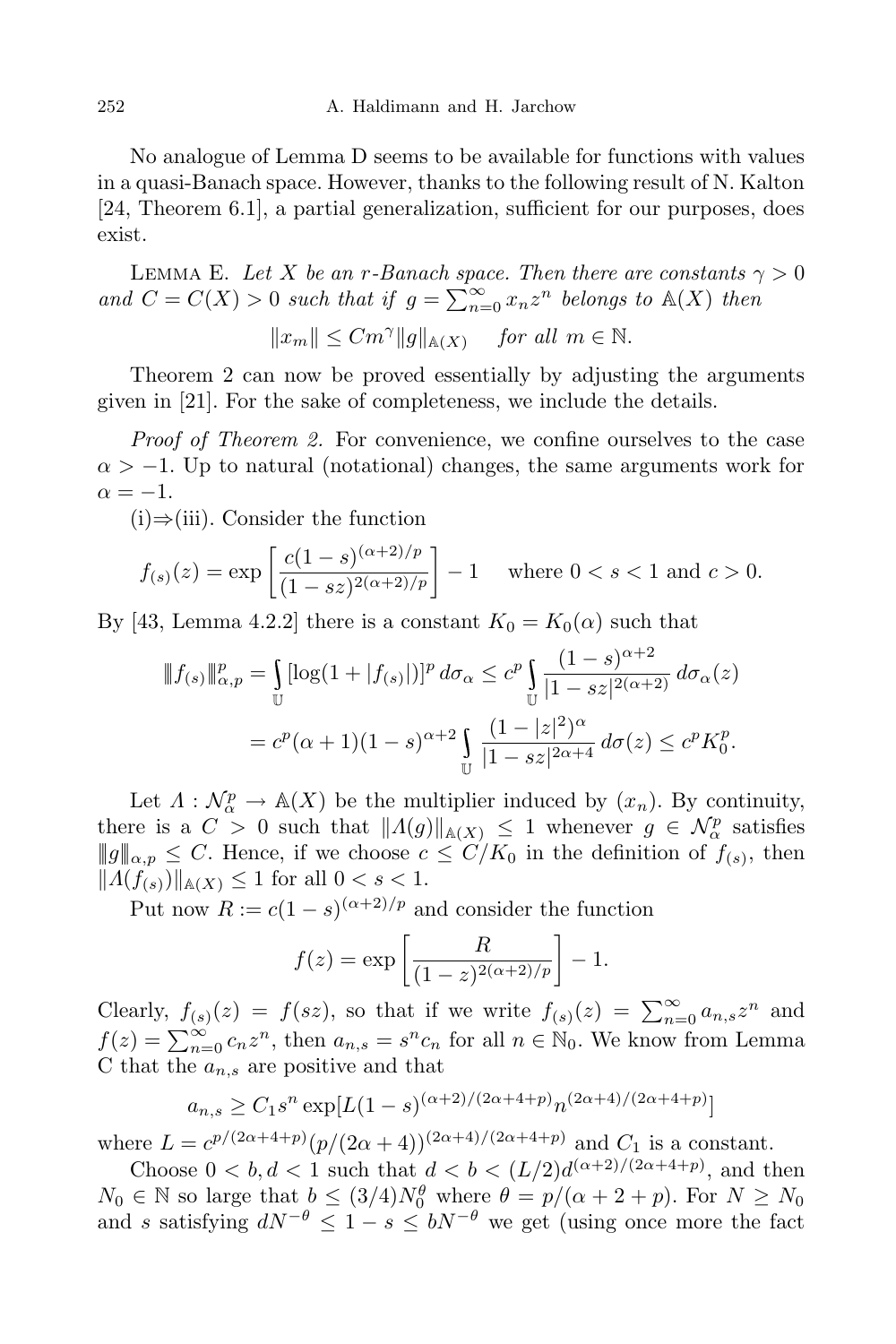that  $1 - t > e^{-2t}$  for  $0 < t \leq 3/4$ )

$$
a_{N,s} \ge C_1 (1 - bN^{-\theta})^N \exp[L(dN^{-\theta})^{(\alpha+2)/(2\alpha+4+p)} N^{(2\alpha+4)/(2\alpha+4+p)}]
$$
  
\n
$$
\ge C_1 \exp[-2bN^{1-\theta} + L^{(\alpha+2)/(2\alpha+4+p)} N^{(\alpha+2)/(\alpha+2+p)}]
$$
  
\n
$$
= C_1 \exp[C_2 N^{(\alpha+2)/(\alpha+2+p)}];
$$

here  $C_2 := L d^{(\alpha+2)/(2\alpha+4+p)} - 2b > 0$ .

Lemma E provides us with constants  $C_3, \lambda > 0$  such that  $||a_{n,s}x_n|| \leq$  $C_3 n^{\lambda}$  for all *n* and *s*. It follows that

$$
||x_N|| \le \frac{C_3}{C_1} N^{\lambda} \exp[-C_2 N^{(\alpha+2)/(\alpha+2+p)}] \quad \text{for } N \ge N_0,
$$

whence our claim.

(iii)⇒(ii). Assume that  $f(z) = \sum_{n=0}^{\infty} a_n z^n$  is in  $\mathcal{N}_{\alpha}^p$ . By Lemma B, there are a constant  $C'$  and a null sequence of positive numbers  $b_n$  such that  $|a_n| \leq C' \exp[b_n n^{(\alpha+2)/(\alpha+2+p)}]$  for all *n*. It follows that

$$
\sum_{n=0}^{\infty} \|a_n x_n\|^q \le CC' \sum_{n=0}^{\infty} \exp[q(b_n - c)n^{(\alpha+2)/(\alpha+2+p)}] < \infty.
$$

Since (ii) $\Rightarrow$ (i) is trivial, we are done. ■

The Banach space parts of Theorem 2 can be obtained similarly, using Lemma D instead of Lemma E. Alternatively, duality can be applied to derive them directly from the results on scalar-valued function spaces in [21].

**Duality.** Now we are in a position to clarify the relations between spaces  $\mathcal{N}_{\alpha}^p$  and  $F_{(\alpha+2)/p}$  ( $\alpha \geq -1, 1 \leq p < \infty$ ). Recall that  $F_{(\alpha+2)/p}$ is  $\bigcap_{k\in\mathbb{N}} F_{\alpha,1/k}$  where  $F_{\alpha,1/k}$  consists of all sequences  $(a_n)$  in  $\mathbb C$  such that  $q_k((a_n)) = \sum_{n=0}^{\infty} |a_n|^2 \exp[-(1/k)n^{-(\alpha+2)/(\alpha+2+p)}] < \infty \ (k \in \mathbb{N})$ . It follows that

$$
\text{(o)} \qquad F_{(\alpha+2)/p}^* = \bigcup_{k \in \mathbb{N}} \left\{ (a_n) : \sum_{n=0}^{\infty} |a_n|^2 \exp[(1/k)n^{(\alpha+2)/(\alpha+2+p)}] < \infty \right\}.
$$

It was shown in [21] that Theorem 2 (for scalar-valued functions) yields: COROLLARY 1. *If*  $\alpha \geq -1$  *and*  $1 \leq p < \infty$ , *then*:

(a)  $\mathcal{N}_{\alpha}^{p}$  *embeds continuously and densely into*  $F_{(\alpha+2)/p}$ .

(b) *The duals* of  $\mathcal{N}_{\alpha}^{p}$  *and* of  $F_{(\alpha+2)/p}$  *coincide and can be identified with the space of all*  $g \in H$  *whose Taylor coefficients*  $b_n$  *satisfy*  $b_n$  =  $O(\exp[-cn^{(\alpha+2)/(\alpha+2+p)}])$  *for some*  $c > 0$ *. The action of g on*  $f(z) =$  $\sum_{n=0}^{\infty} a_n z^n$  *in*  $\mathcal{N}_{\alpha}^p$  *is given by* 

$$
\langle g, f \rangle = \lim_{r \to 1-} \int_{0}^{2\pi} g(re^{it}) f(re^{-it}) \frac{dt}{2\pi} \quad \left( = \sum_{n} a_n b_n \right).
$$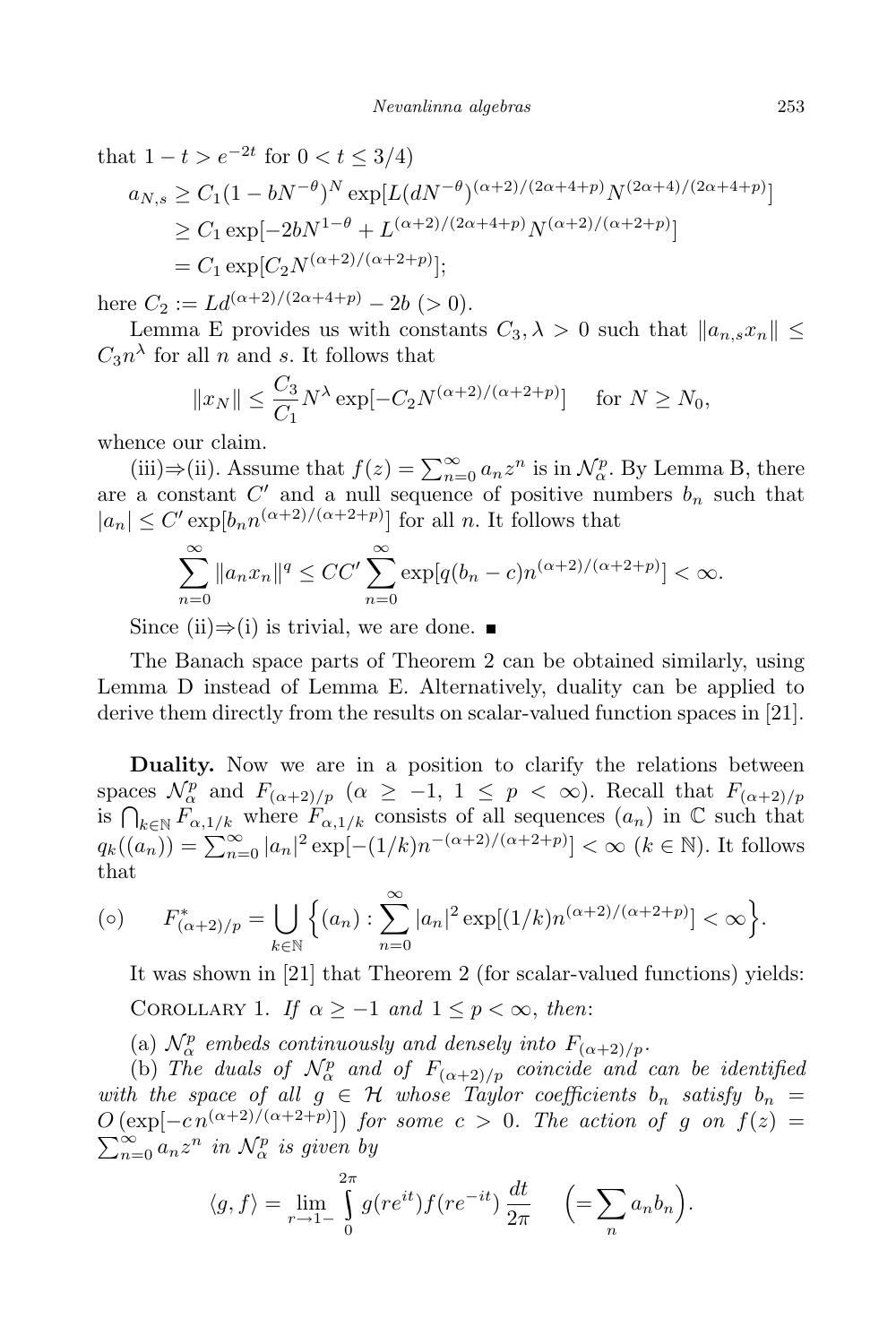- (c)  $F_{(\alpha+2)/p}$  *induces on*  $\mathcal{N}_{\alpha}^p$  *the Mackey topology*  $\mu(\mathcal{N}_{\alpha}^p, (\mathcal{N}_{\alpha}^p)^*)$ *.*
- (d)  $F_{(\alpha+2)/p}$  *is the Fréchet envelope of*  $\mathcal{N}_\alpha^p$ .
- (e)  $F_{(\alpha+2)/p}$  *is the bidual of*  $\mathcal{N}_{\alpha}^p$ .

Note that (d) complements the result that  $F_{(\alpha+2)/p}$  is the "linear topological kernel" of  $\mathcal{N}_{(\alpha+2)/p}$  (Theorem 1).

A few remarks are in order. It is clear that  $\mathcal{N}_{\alpha}^p$  is barrelled (see [20], 11.1) under the Mackey topology  $\mu(\mathcal{N}_{\alpha}^p, (\mathcal{N}_{\alpha}^p)^*)$ , which therefore coincides with the strong topology  $\beta(\mathcal{N}_{\alpha}^p, (\mathcal{N}_{\alpha}^p)^*)$ . Moreover, identifying  $(F_{(\alpha+2)/p})^*$  and  $(\mathcal{N}_{\alpha}^{p})^*$ , we refer in (e) to the strong topology  $\beta((\mathcal{N}_{\alpha}^{p})^*, F_{(\alpha+2)/p})$ . It coincides with  $\beta((\mathcal{N}_{\alpha}^p)^*, E)$  for every dense linear topological subspace  $E \subset F_{(\alpha+2)/p}$  $([20], 9.4.2), e.g. for  $E = [\mathcal{N}_{\alpha}^p, \mu(\mathcal{N}_{\alpha}^p, (\mathcal{N}_{\alpha}^p)^*)]$ . Being nuclear,  $F_{(\alpha+2)/p}$  is$ reflexive: the strong dual of  $[(\mathcal{N}_{\alpha}^p)^*, \beta((\mathcal{N}_{\alpha}^p)^*, F_{(\alpha+2)/p})]$  is  $F_{(\alpha+2)/p}$ . If  $\tau$  denotes the original topology of the *F*-space  $\mathcal{N}_{\alpha}^p$  then, by metrizability, subsets of  $\mathcal{N}_{\alpha}^{p}$  must exist which are bounded for  $\mu(\mathcal{N}_{\alpha}^{p}, (\mathcal{N}_{\alpha}^{p})^{*})$  and unbounded for  $\tau$ . We do not have a satisfactory characterization of  $\tau$ -bounded subsets of  $\mathcal{N}_{\alpha}^p$ , and we do not know what the dual of  $[(\mathcal{N}_{\alpha}^p)^*, \gamma]$  is when  $\gamma$  is the topology of uniform convergence on  $\tau$ -bounded subsets of  $\mathcal{N}_{\alpha}^p$ .

It follows from Corollary 1 that  $\mathcal{N}_{\alpha}^p$  cannot be locally bounded: otherwise  $F_{(\alpha+2)/p}$  would be a nuclear Banach space and so finite-dimensional.  $\mathcal{N}_{\alpha}^{p}$  cannot be locally convex either; there are in fact various possibilities to see that  $\mathcal{N}_{\alpha}^p$  is a proper subset of  $F_{(\alpha+2)/p}$ . We shall provide a "soft" argument below (Corollary 6).

Again by Corollary 1, if *X* is a Banach space (or just a complete locally convex space), then every continuous linear map  $\mathcal{N}_p^p \to X$  admits a unique extension to a continuous linear map  $F_{(\alpha+2)/p} \to X$ . Theorem 2 yields more:

THEOREM 3. Let  $\alpha_1, \ldots, \alpha_n \geq -1$  and  $1 \leq p_1, \ldots, p_n < \infty$  be given (*n ∈* N), *and let X be a quasi-Banach space. Then every continuous n-linear* map  $b: \mathcal{N}_{\alpha_1}^{p_1} \times \ldots \times \mathcal{N}_{\alpha_n}^{p_n} \to X$  has a (unique) extension to a continuous  $n$ *-linear*  $map \ b : F_{(\alpha_1+2)/p_1} \times \ldots \times F_{(\alpha_n+2)/p_n} \to X$ .

This relies on the following lemma which generalizes Propositions 4.5 and 4.6 in C. M. Eoff's paper [14]. The proof is entirely similar and is therefore omitted.

LEMMA F. Let *X* be a quasi-Banach space and  $u : \mathcal{N}_{\alpha}^p \to X$  a lin*ear map*, *where*  $\alpha \ge -1$  *and*  $1 \le p \le \infty$ *. For u to be continuous it is necessary and sufficient that*  $(uz^n)_n$  *belongs to*  $[\![\mathcal{N}_{\alpha}^p, \mathbb{A}(X)]\!]$  *and that*  $u(f) = \sum_{n=0}^{\infty} a_n u(z^n)$  converges in X for each  $f(z) = \sum_{n=0}^{\infty} a_n z^n$  in  $\mathcal{N}_{\alpha}^p$ .

Here  $z^n$  is used to denote the monomial  $z \mapsto z^n$ .

*Proof of Theorem* 3. We start by looking at the case  $n = 1$ . Let  $u: \mathcal{N}_{\alpha}^p \to X$  be linear and continuous. By Lemma F, the  $x_n := u(z^n)$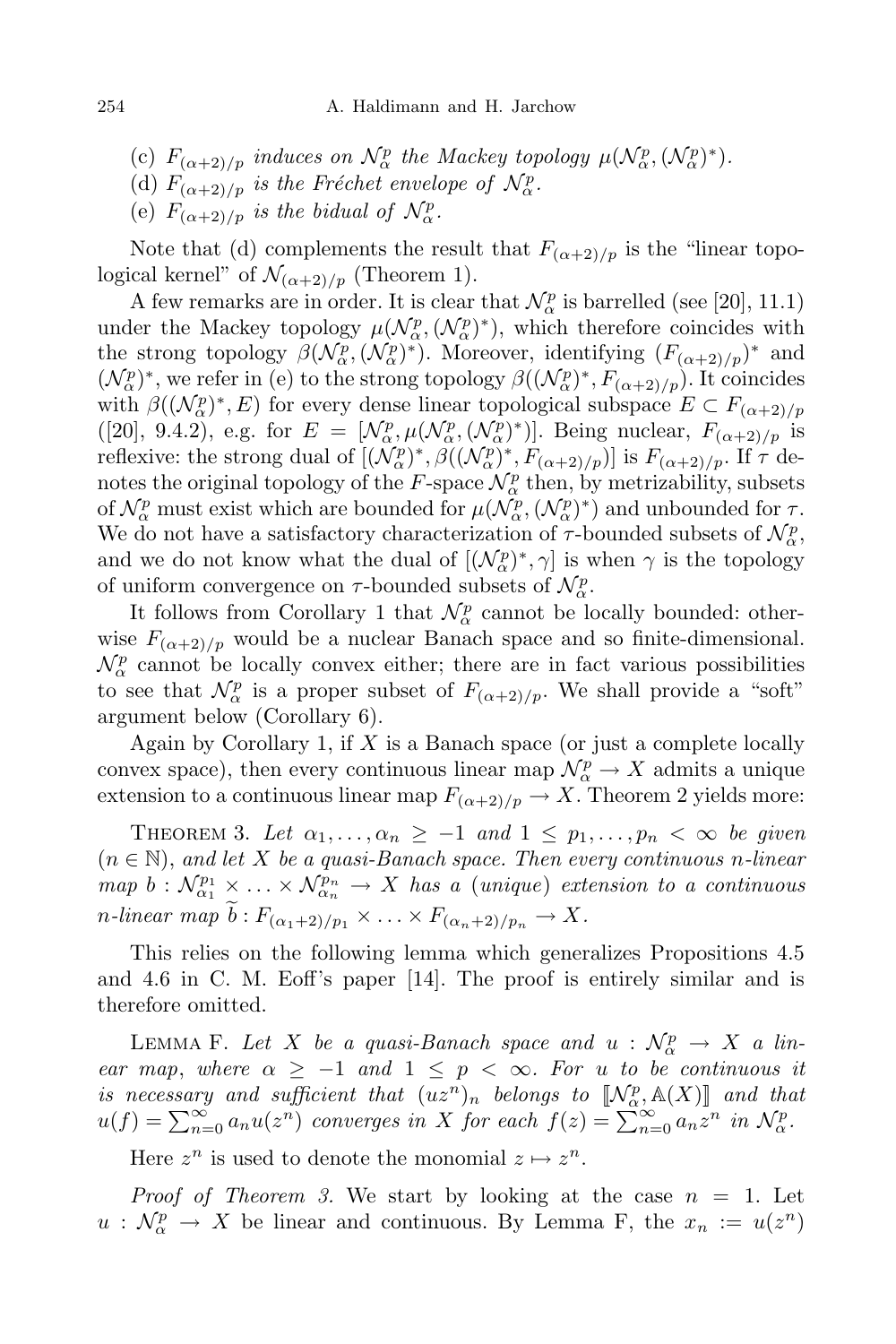form a sequence in  $[\![\mathcal{N}_{\alpha}^p, \mathbb{A}(X)]\!]$ . By Theorem 2, there are constants *C* and *c* such that  $||x_n|| \leq C \exp[-cn^{(\alpha+2)/(\alpha+2+p)}]$  for all *n*. We conclude that, for appropriately chosen  $C' > 0$  and  $k \in \mathbb{N}$ ,

$$
||uf||r \le \sum_{n=0}^{\infty} |a_n|^r ||x_n||^r
$$
  
 
$$
\le C \sum_{n=0}^{\infty} |a_n|^r \exp(-cn^{(\alpha+2)/(\alpha+2+p)}) \le C' q_k((a_n)_n)^r
$$

whenever  $f(z) = \sum_{n=0}^{\infty} a_n z^n$  is in  $\mathcal{N}_{\alpha}^p$ . Therefore *u* extends uniquely to a continuous linear map  $\tilde{u}: F_{(\alpha+2)/p} \to X$ .

Note that this implies that if  $(U_n)$  is a 0-basis in  $\mathcal{N}_\alpha^p$  and  $0 < q \leq 1$  then the *q*-convex hulls of  $U_n$  form a 0-basis for  $\mu(\mathcal{N}_{\alpha}^p, (\mathcal{N}_{\alpha}^p)^*)$ .

Using this, we can settle the case  $n \geq 1$  by induction. For notational convenience, we just treat the bilinear case.

Let us write  $\mathcal{N}_j = \mathcal{N}_{\alpha_j}^{p_j}$  and  $F_j = F_{(\alpha_j+2)/p_j}$ ,  $j = 1, 2$ . Let  $b : \mathcal{N}_1 \times \mathcal{N}_2$  $\rightarrow$  *X* be bilinear and continuous, *X* a *q*-Banach space. Let  $U_1, U_2$  be 0neighbourhoods in  $\mathcal{N}_1$  resp.  $\mathcal{N}_2$  such that  $b(U_1 \times U_2) \subset B_X$ . By the above remark, the *q*-convex hull  $\hat{U}_2$  of  $U_2$  is a 0-neighbourhood for the Mackey topology,  $\mu_2$ , of  $\mathcal{N}_2$ . By *q*-convexity of  $B_X$  we have  $b(U_1 \times \widehat{U}_2) \subset B_X$ , so that *b* is continuous as a map  $\mathcal{N}_1 \times [\mathcal{N}_2, \mu_2] \to X$ .

Now  $\mu_2$  is the topology which  $\mathcal{N}_2$  inherits from  $F_2$ . As we know,  $F_2$  =  $\bigcap_{k \in \mathbb{N}} G_k$  with Banach spaces  $G_k$  each of which contains  $F_2$  densely and whose norms,  $\lVert \cdot \rVert_k$ , generate the topology of  $F_2$ . Accordingly, there is a  $k \in \mathbb{N}$ such that  $U_2$  contains some multiple,  $V_k$  say, of  $\mathcal{N}_2 \cap B_{G_k}$ . From  $b(U_1 \times V_k)$  $\subset B_X$  we conclude that  $u_b: \mathcal{N}_1 \to \mathcal{L}([\mathcal{N}_2, \|\cdot\|_k], X): f_1 \mapsto (f_2 \mapsto b(f_1, f_2))$ is well defined, linear and continuous if we endow  $\mathcal{L}([\mathcal{N}_2, \|\cdot\|_k], X)$  with its canonical *q*-norm. Since  $\mathcal{N}_2$  is dense in  $G_k$ , the latter space can be identified with the *q*-Banach space  $\mathcal{L}(G_k, X)$ , and so  $u_b$  appears as a continuous linear map  $\mathcal{N}_1 \to \mathcal{L}(G_k, X)$ . By the first part, it has a unique continuous linear extension  $\widetilde{u}_b : F_1 \to \mathcal{L}(G_k, X)$ . The restriction of  $F_1 \times G_k \to X : (f_1, f_2) \mapsto$  $\widetilde{u}_b(f_1)(f_2)$  to  $F_1 \times F_2$  is the continuous bilinear extension of  $\beta$  we are looking for.  $\blacksquare$ 

Let *b* be as in Theorem 3. Nuclearity of the  $F_{(\alpha_j+2)/p_j}$  implies that *b* has the form

$$
b(f_1,\ldots,f_n)=\sum_{k=1}^{\infty}\lambda_k\langle g_k^{(1)},f_1\rangle\ldots\langle g_k^{(n)},f_n\rangle z_k \quad (f_1\in\mathcal{N}_{\alpha_1}^{p_1},\ldots,f_n\in\mathcal{N}_{\alpha_n}^{p_n}),
$$

where each of the sequences  $(g_k^{(j)})$  $(k^{(j)})_k$  is equicontinuous in  $(\mathcal{N}^{p_j}_{\alpha_j})^*$   $(1 \leq j \leq n)$ ,  $(z_k)_k$  is bounded in X, and  $(\lambda_k)_k$  is taken from  $\ell_r$ . It follows that  $\tilde{b}$  can be extended further to a continuous *n*-linear map  $E_1 \times \ldots \times E_n \to X$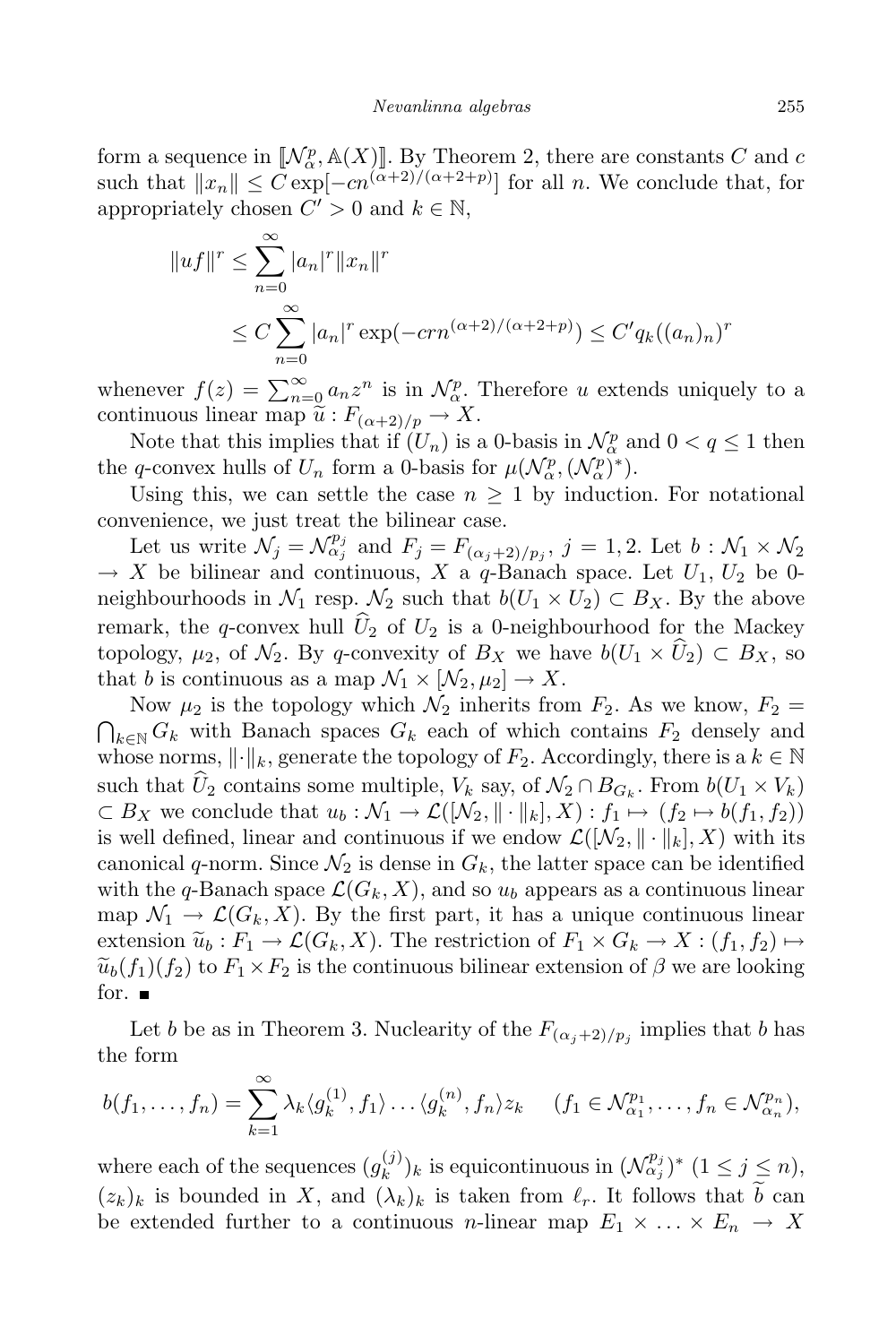provided each  $E_j$  is a Hausdorff locally convex space containing  $F_{(\alpha_j+2)/p_j}$ as a subspace. Analogously for polynomials.

Taking  $n = 1$ , we obtain a slight improvement of what was already used in the proof of Theorem 3:

COROLLARY 2. (a) Let  $(U_n)$  be a 0*-basis* in  $\mathcal{N}_{\alpha}^p$  and let  $(s_n)$  be any *sequence in* (0,1]*. For each*  $n \in \mathbb{N}$ , *let*  $V_n$  *be the*  $s_n$ *-convex hull* of  $U_n$ *. Then*  $(V_n)_n$  *is a* 0*-basis for the Mackey topology*  $\mu(\mathcal{N}_{\alpha}^p, (\mathcal{N}_{\alpha}^p)^*)$ .

(b) *The space*  $\mathcal{N}_{\alpha}^{p}$  *fails to be "locally pseudoconvex"*: *it cannot be represented as a projective limit of quasi-Banach spaces.*

It follows that if a locally pseudoconvex space is isomorphic to a quotient of  $\mathcal{N}_{\alpha}^p$ , then it is locally convex and nuclear. In particular, no infinitedimensional quasi-Banach space can be isomorphic to a quotient of  $\mathcal{N}_{\alpha}^p$ . On the other hand, we do not know if there is an infinite-dimensional quasi-Banach space which is isomorphic to a subspace of  $\mathcal{N}_{\alpha}^p$ .

As we shall see later, there is, however, "enough room" to embed power series spaces  $F_s$  continuously into  $\mathcal{N}_{\alpha}^p$ , for a precise range of parameters *s* (Corollary 10).

As another consequence of Corollary 1 we may state:

COROLLARY 3. (a) *The algebras*  $\mathcal{N}_{\alpha}^p$  and  $\mathcal{N}_{\beta}^q$ *β have the same Fr´echet envelope if* and *only if*  $(\alpha + 2)/p = (\beta + 2)/q$ .

(b) *If*  $(\alpha + 2)/p = (\beta + 2)/q$ , *then every continuous linear map from*  $\mathcal{N}_{\alpha}^p$ *to a complete locally pseudoconvex space X gives rise to a unique continuous linear*  $map \mathcal{N}_{\beta}^q \rightarrow X$ , and *conversely. Accordingly*, *the corresponding spaces of continuous linear mappings can be identified*:

$$
\mathcal{L}(\mathcal{N}_{\alpha}^p, X) \cong \mathcal{L}(F_{(\alpha+2)/p}, X) \cong \mathcal{L}(\mathcal{N}_{\beta}^q, X).
$$

More generally, if  $\alpha_1, \ldots, \alpha_n, \beta_1, \ldots, \beta_n \geq -1$  and  $1 \leq p_1, \ldots, p_n$  $q_1,\ldots,q_n<\infty$   $(n\in\mathbb{N})$  are such that  $(\alpha_k+2)/p_k=(\beta_k+2)/q_k, 1\leq k\leq n$ , then Theorem 3 leads to the natural identification of the corresponding spaces of continuous *n*-linear mappings:

$$
\mathcal{L}_n(\mathcal{N}_{\alpha_1}^{p_1}\times\ldots\times\mathcal{N}_{\alpha_n}^{p_n};X)\,\cong\,\mathcal{L}_n(\mathcal{N}_{\beta_1}^{q_1}\times\ldots\times\mathcal{N}_{\beta_n}^{q_n};X).
$$

**The case**  $p < 1$ . The results obtained so far can be used to introduce Nevanlinna algebras with analogous properties also for *p <* 1. We have seen that  $\mathcal{N}_{\alpha}^p$  and  $\mathcal{N}_{\alpha'}^1$  generate the same dual whenever  $\alpha, \alpha' \geq -1, 1 \leq p < \infty$ and  $\alpha' + 2 = (\alpha + 2)/p$ . If  $0 < p < 1$ , then we *define*, with the same choice of  $\alpha'$ ,

$$
\mathcal{N}_{\alpha}^p := L_{\log}^p(\sigma_{\alpha}) \cap \mathcal{N}_{\alpha'}^1.
$$

An *F*-norm  $\|\cdot\|_{\alpha,p}$  is obtained on  $\mathcal{N}_{\alpha}^p$  by

 $|||f||_{\alpha,p}^{\bullet} := \max\{\|f\|_{\alpha,p}^p, \|f\|_{\alpha',1}\}.$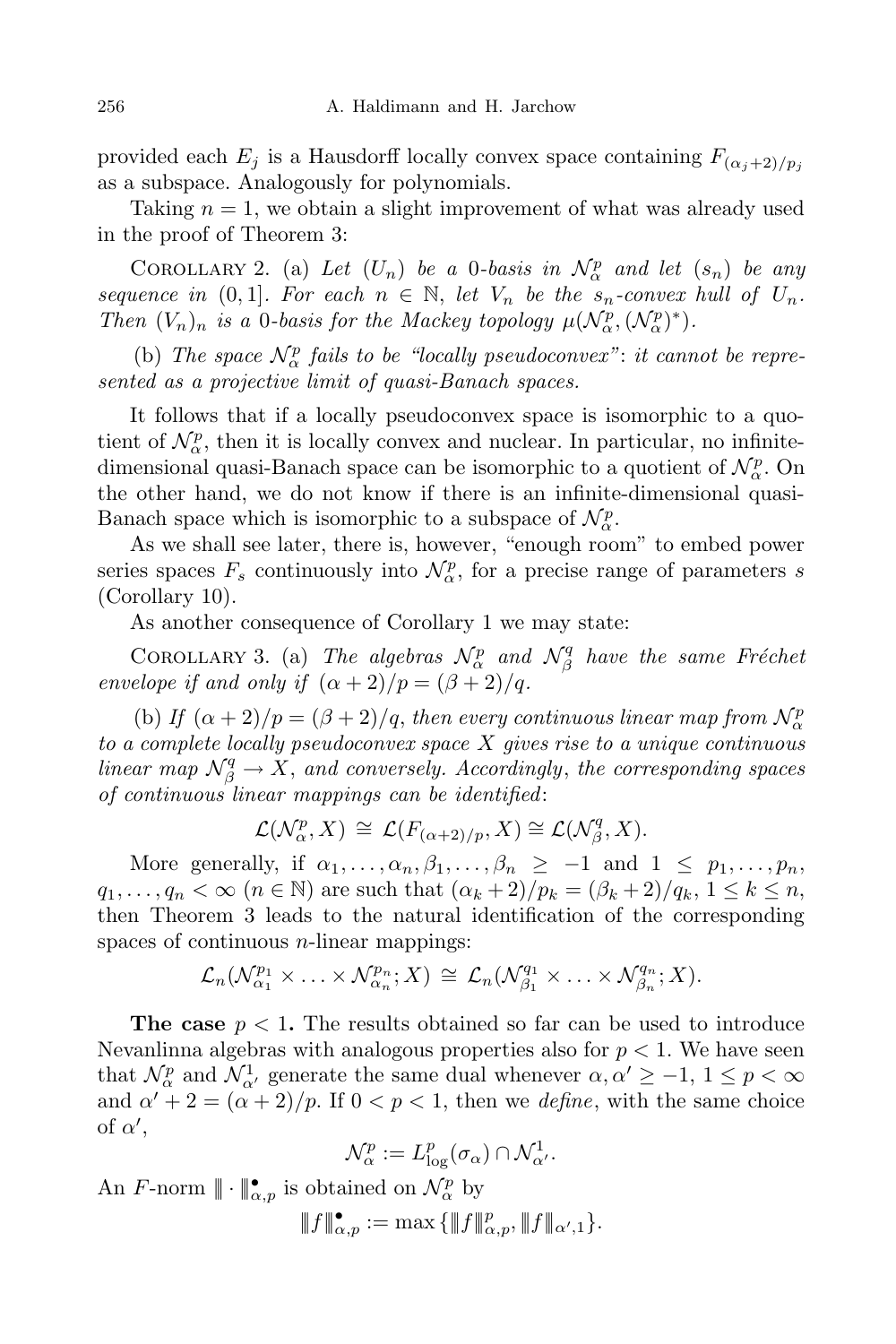Plainly,  $\mathcal{N}_{\alpha}^{p}$  is an *F*-algebra with respect to this *F*-norm and embeds continuously into  $\mathcal{N}_{\alpha'}^1$ . Using this and Lemma B, we get:

• if  $f = \sum_{n=0}^{\infty} a_n z^n$  belongs to  $\mathcal{N}_{\alpha}^p$  then  $a_n = O(\exp[\rho(n^{(\alpha+2)/(\alpha+2+p)})]).$ 

Moreover, Lemmas C and E allow us to extend Theorems 2 and 3 in a straightforward manner. In particular, if  $\alpha, \beta \geq -1$  and  $0 < p, q < \infty$ , then

- $\mathcal{N}_{\alpha}^{p}$  embeds continuously and densely into  $F_{(\alpha+2)/p}$ ;
- the duals of  $\mathcal{N}_{\alpha}^p$  and of  $F_{(\alpha+2)/p}$  coincide;
- $F_{(\alpha+2)/p}$  induces on  $\mathcal{N}_{\alpha}^p$  the Mackey topology  $\mu(\mathcal{N}_{\alpha}^p, (\mathcal{N}_{\alpha}^p)^*)$ ;
- $F_{(\alpha+2)/p}$  is the Fréchet envelope of  $\mathcal{N}_{\alpha}^p$ ;
- $\mathcal{N}_{\alpha}^{p}$  fails to be locally pseudoconvex;

•  $\mathcal{N}_{\alpha}^{p}$  and  $\mathcal{N}_{\beta}^{q}$ <sup>*q*</sup> have the same Fréchet envelope if and only if  $(\alpha + 2)/p =$  $(\beta + 2)/q$ .

The description of the dual of  $\mathcal{N}_{\alpha}^p$  for  $0 < p < 1$  is as in (b) of Corollary 1, and the resulting corollaries remain valid in the extended setting. Details will be contained in [16].

In this note, however, we keep to the case  $p \geq 1$ .

**Composition operators.** Let *X* be  $\mathcal{A}_{\alpha}^{p}$  or  $\mathcal{N}_{\alpha}^{p}$ ,  $\alpha$ , *p* being arbitrary. It is well known that every analytic map  $\varphi : \mathbb{U} \to \mathbb{U}$  gives rise to a continuous linear map  $C_{\varphi}: X \to X : f \mapsto f \circ \varphi$ , the *composition operator* induced by  $\varphi$ . By standard arguments (see [16]), if *X* is an algebra  $\mathcal{N}_{\alpha}^p$ , then composition operators are just the algebra homomorphisms  $X \to X$ .

We are going to look at composition operators which operate between  $\mathcal{N}_{\alpha}^p$  and  $\mathcal{N}_{\beta}^q$ <sup>*q*</sup> (resp.  $\mathcal{A}_{\alpha}^p$  and  $\mathcal{A}_{\beta}^q$ *β* ) for different (*α, p*) and (*β, q*).

In what follows, *arcs* will be subsets of  $\partial \mathbb{U}$  of the form  $I = \{z \in \partial \mathbb{U} :$  $\theta_1 \leq \arg z < \theta_2$  { $\theta_1, \theta_2 \in [0, 2\pi), \theta_1 < \theta_2$ ). Normalized length of an arc *I* is  $|I| = \int_I dm(z)$ . The set

$$
S(I) := \{ z \in \mathbb{U} : 1 - |I| \le |z| < 1, \ z/|z| \in I \}
$$

is the *Carleson box* based on *I*. An *s-Carleson measure*, *s >* 0, on U is a Borel measure  $\mu$  such that  $\mu(S(I)) = O(|I|^s)$  for all arcs *I*. We say that  $\mu$ is a *compact s-Carleson measure* if even  $\mu(S(I)) = o(|I|^s)$  for all arcs *I*.

To incorporate the "Hardy case" we need to work on  $\overline{U}$ . Here we use the same definitions, with U replaced by U. So Carleson boxes are now subsets of  $\overline{\mathbb{U}}$ , and Carleson measures are Borel measures on  $\overline{\mathbb{U}}$ .

Let  $\varphi : \mathbb{U} \to \mathbb{U}$  be analytic.  $\sigma_{\beta,\varphi}$  will be the image measure  $\sigma_{\beta} \circ \varphi^{-1}$ . If  $\beta > -1$  then  $\sigma_{\beta,\varphi}$  is a Borel measure on U. If  $\beta = -1$ , then  $\sigma_{\beta} = m$  is normalized Lebesgue measure on  $\mathbb{T}$ , and  $\sigma_{\beta,\varphi}$  is a Borel measure on  $\mathbb{U}$ .

The parallelism between the spaces  $\mathcal{N}_{\alpha}^p$  and  $\mathcal{A}_{\alpha}^p$  is emphasized by the following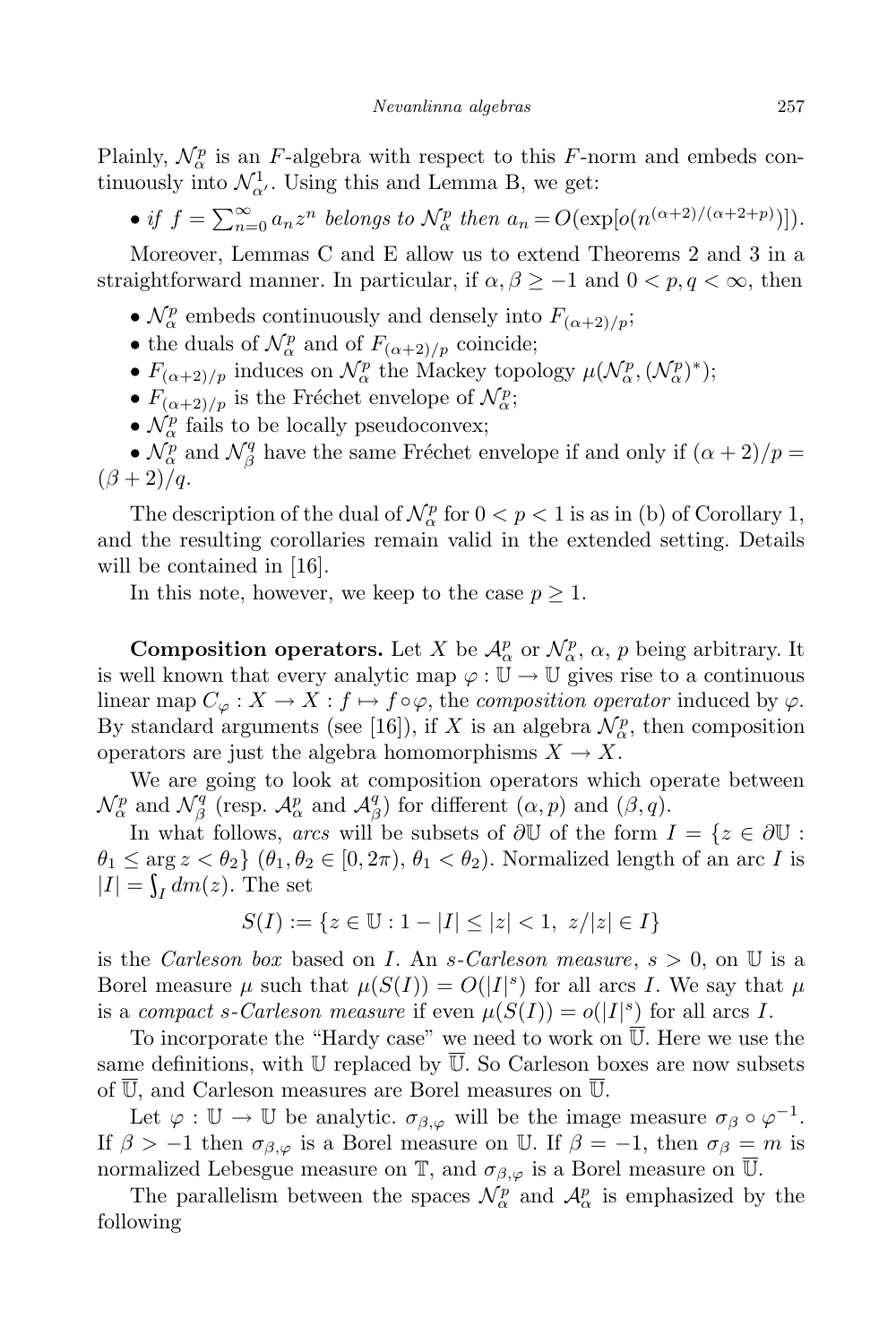THEOREM 4. Let  $\varphi : \mathbb{U} \to \mathbb{U}$  be analytic, and let  $\alpha, \beta \geq -1$  and  $1 \leq p \leq q < \infty$ .

(a)  $C_{\varphi}$  *exists as a bounded operator*  $\mathcal{N}_{\alpha}^{p} \to \mathcal{N}_{\beta}^{q}$  $\int_\beta^q$  *if* and only *if*  $\sigma_{\beta,\varphi}$  *is* a  $q(\alpha+2)/p$ *-Carleson measure.* 

(b)  $C_{\varphi}$  *defines a compact operator*  $\mathcal{N}_{\alpha}^p \rightarrow \mathcal{N}_{\beta}^q$  $\int_{\beta}^{q}$  *if* and only *if*  $\sigma_{\beta,\varphi}$  *is a compact*  $q(\alpha + 2)/p$ *-Carleson measure.* 

This is a generalization of a result obtained in [23]. For convenience, we include the essential parts of the argument.

*Proof.* We only treat the case  $\beta$  >  $-1$ ; the modifications needed for the case  $\beta = -1$  are left to the reader. So our measure  $\sigma_{\beta,\varphi}$  lives on  $\varphi(\mathbb{U})$  and, for every  $f \in \mathcal{N}_{\beta}^q$  $\int_{\mathbb{D}}^{q}$ , we have  $\int_{\mathbb{U}} \left[ \log(1 + |f \circ \varphi|) \right]^{q} d\sigma_{\beta} = \int_{\mathbb{U}} \left[ \log(1 + |f|) \right]^{q} d\sigma_{\beta, \varphi}$ .

(a) Suppose that  $C_{\varphi}: \mathcal{N}_{\alpha}^p \to \mathcal{N}_{\beta}^q$  $\beta^q$  is bounded. Then there is a  $\rho > 0$  such that  $||C_{\varphi} f||_{\beta,q} \leq 1$  for all  $f \in \mathcal{N}_{\lambda}^p$  $\int_{\lambda}^{p}$  satisfying  $||f||_{\alpha,p} \leq \varrho$ . To show that  $\sigma_{\beta,\varphi}$ is a  $q(\alpha+2)/p$ -Carleson measure, fix  $\theta \in [0, 2\pi)$ ,  $h \in (0, 1]$ , and consider the function

$$
f_w(z) = \exp\left[c\left(\frac{1-|w|^2}{(1-\overline{w}z)^2}\right)^{(\alpha+2)/p}\right] - 1,
$$

where  $w = (1 - h)e^{i\theta}$ . The constant *c* will be fixed below. By [43, Lemma 4.2.2], there is a constant  $K = K(\alpha)$  such that, for each  $w \in U$ ,

$$
\|f_w\|_{\alpha,p} = \left(\int_{\mathbb{U}} [\log(1+|f_w|)]^p d\sigma_\alpha\right)^{1/p} \le c \left(\int_{\mathbb{U}} \left(\frac{1-|w|^2}{|1-\overline{w}z|^2}\right)^{\alpha+2} d\sigma_\alpha(z)\right)^{1/p}
$$
  

$$
\le c \left(\int_{\mathbb{U}} \frac{(1-|z|^2)^\alpha}{|1-\overline{w}z|^{2\alpha+4}} d\sigma(z)\right)^{1/p} \le cK.
$$

If we choose  $c := \varrho/K$ , then  $||f_w||_{\alpha,p} \leq \varrho$  and so  $||C_{\varphi}f_w||_{\beta,q} \leq 1$ .

Look at arcs  $I$  of sufficiently small length  $h$ . There is a constant *c*<sub>0</sub> such that if *z* is in  $S(I)$ , then  $|1 - \overline{w}z|^{-4(\alpha+2)} \ge c_0 h^{-4(\alpha+2)}$  and  $\text{Re}[(1 - w\overline{z})^{2(\alpha+2)}] \ge c_0 h^{2(\alpha+2)}$ . It follows that

$$
\log(1+|f_w(z)|) = \log \left| \exp \left[ c \frac{(1-|w|^2)^{\alpha+2} (1-w\overline{z})^{2(\alpha+2)}}{|1-\overline{w}z|^{4(\alpha+2)}} \right] \right|^{1/p}
$$

$$
= \left( \frac{c(1-|w|^2)^{\alpha+2} \operatorname{Re}[(1-w\overline{z})^{2(\alpha+2)}]}{|1-\overline{w}z|^{4(\alpha+2)}} \right)^{1/p}
$$

$$
\geq \frac{cc_0^2 (1-|w|^2)^{(\alpha+2)/p}}{h^{(\alpha+2)/p}}
$$

and so, with an appropriate constant *C*,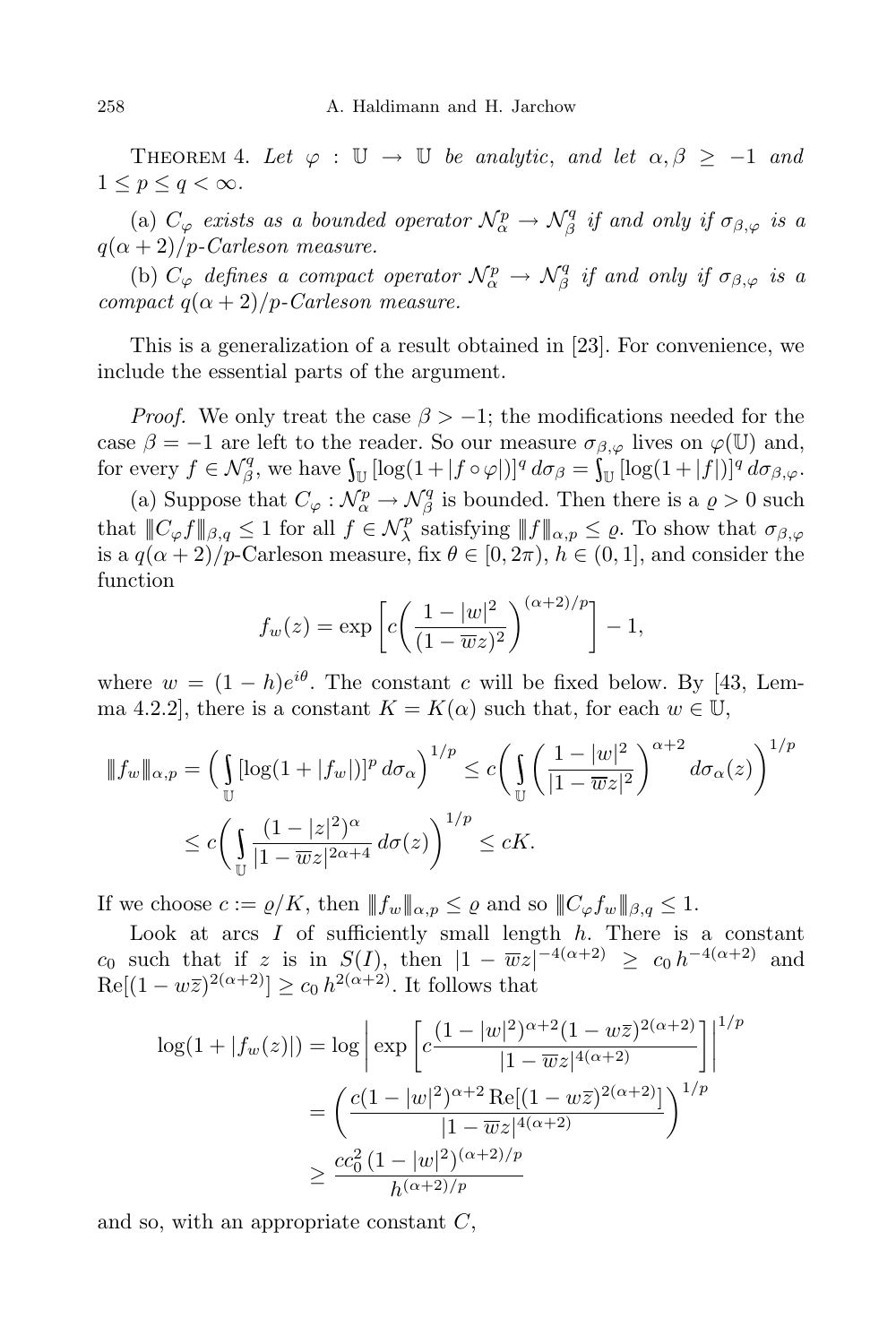*Nevanlinna algebras* 259

$$
1 \geq \|C_{\varphi} f_w\|_{\beta,q} \geq \Big(\int\limits_{S(I)} [\log 1 + |f_w|]^q d\sigma_{\beta,\varphi}\Big)^{1/q} \geq \frac{C}{h^{(\alpha+2)/p}} \sigma_{\beta,\varphi}(S(I))^{1/q}.
$$

We have shown that  $\sigma_{\beta,\varphi}$  is a  $q(\alpha+2)/p$ -Carleson measure.

Suppose conversely that  $\sigma_{\beta,\varphi}$  is a  $q(\alpha+2)/p$ -Carleson measure. To prove that  $C_{\varphi}$  maps  $\mathcal{N}_{\alpha}^{p}$  boundedly into  $\mathcal{N}_{\beta}^{q}$  $\beta^q$ , we divide U into "dyadic boxes", that is, we consider Carleson boxes based on the members the family of all arcs of the form

$$
I_{n,k} := \left\{ z \in \partial \mathbb{U} : \frac{2\pi k}{2^n} \le \arg z < \frac{2\pi (k+1)}{2^n} \right\},
$$
\n
$$
k = 0, 1, \dots, 2^n - 1, \quad n = 0, 1, \dots
$$

Let  $H_{n,k}$  be the "inner half" of  $S(I_{n,k})$ :

$$
H_{n,k} := \{ z \in S(I_{n,k}) : 1 - |I_{n,k}| \le |z| < 1 - |I_{n,k}|/2 \}.
$$

Notice that these sets are pairwise disjoint and cover  $\mathbb{U}$ . For each  $(n, k)$ , let  $a_{n,k}$  be the "center" of  $H_{n,k}$  in the sense that  $|a_{n,k}|$  bisects the interval of absolute values of points in  $H_{n,k}$  and  $\arg a_{n,k}$  bisects the interval of their arguments. Note that  $|I_{n,k}| \approx 1 - |a_{n,k}|$ . Let  $f \in \mathcal{N}_{\alpha}^p$  be given. Let  $a_{n,k}^*$  be a point in  $\overline{H}_{n,k}$  where  $|f|$  attains its maximum. The disk  $U_{n,k}$  with radius  $2^{-(n+1)}$  and center at  $a_{n,k}^*$  interesects at most four of the sets  $H_{n,k}$ . By subharmonicity of  $[\log(1+|f|)]^p$  and since  $p \leq q$ ,

$$
\|C_{\varphi}f\|_{\beta,q}^{q} = \int_{\mathbb{U}} [\log(1+|f|)]^{q} d\sigma_{\beta,\varphi} = \sum_{n,k} \int_{H_{n,k}} [\log(1+|f|)]^{q} d\sigma_{\beta,\varphi}
$$
  
\n
$$
\leq \sum_{n,k} \sup_{w \in H_{n,k}} [\log(1+|f(w)|)]^{q} \sigma_{\beta,\varphi}(H_{n,k})
$$
  
\n
$$
\leq C \sum_{n,k} [\log(1+|f(a_{n,k}^{*})|)]^{q} (1-|a_{n,k}|^{2})^{q(\alpha+2)/p}
$$
  
\n
$$
\leq C \Big( \sum_{n,k} [\log(1+|f(a_{n,k}^{*})|)]^{p} (1-|a_{n,k}|^{2})^{\alpha+2} \Big)^{q/p}
$$
  
\n
$$
\leq C \Big( \sum_{n,k} \int_{H_{n,k}} [\log(1+|f(z)|)]^{p} (1-|z|^{2})^{\alpha} d\sigma(z) \Big)^{q/p}
$$
  
\n
$$
\leq C \Big( \sum_{n,k} \int_{H_{n,k}} [\log(1+|f(z)|)]^{p} d\sigma_{\alpha}(z) \Big)^{q/p} = C \|f\|_{\alpha,p}^{q};
$$

here *C* denotes a constant which may change from line to line.

(b) is just the "little o" version of (a) and has a similar proof which is based on the fact that a sequence in  $\mathcal{N}_{\alpha}^p$  converges to zero iff it is bounded and converges to zero locally uniformly. We skip the details.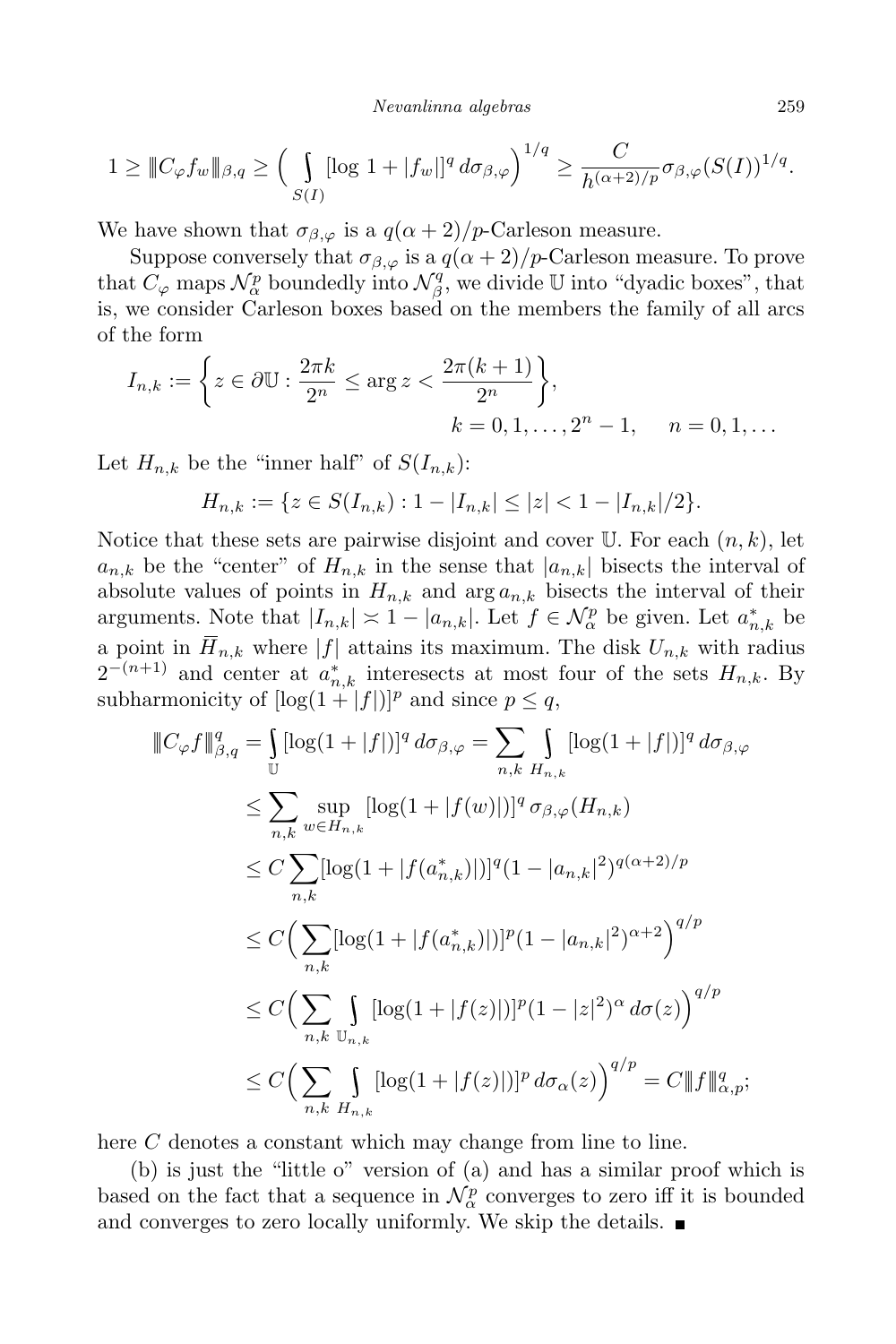It is not clear to what extent the conditions on *p* and *q* can be relaxed. Note that if  $p > q$  and  $\beta \geq \alpha$  then  $C_{\varphi}$  always acts boundedly from  $\mathcal{N}_{\alpha}^p$  to  $\mathcal{N}_{\beta}^q$ *β*: it is bounded from  $\mathcal{N}_{\alpha}^p$  to itself and the canonical embedding  $\mathcal{N}_{\alpha}^p \hookrightarrow \mathcal{N}_{\beta}^p$ *β* is continuous.

If  $\alpha, \beta > -1$ , then  $C_{\varphi}: \mathcal{N}_{\alpha}^p \to \mathcal{N}_{\beta}^q$  $\beta$ <sup>q</sup> is even compact in such a case. In fact, combining Theorem 4 with [10, Proposition 6] and [23, Theorems 1.2 and 1.3], we may first of all state:

COROLLARY 4. Let  $\varphi : \mathbb{U} \to \mathbb{U}$  be analytic, and let  $\alpha, \beta \geq -1$  and  $1 \leq p \leq q < \infty$ . Then  $C_{\varphi}$  maps  $\mathcal{N}_{\alpha}^{p}$  boundedly (resp. compactly) into  $\mathcal{N}_{\beta}^{q}$ *β iff it maps*  $\mathcal{A}_{\alpha}^{p}$  *boundedly* (*resp. compactly*) *into*  $\mathcal{A}_{\beta}^{q}$ *β .*

To get from this the above compactness statement, we need to know that, by atomic decomposition,  $\mathcal{A}_{\alpha}^r$  is isomorphic to  $\ell^r$  (compare with [6] or [27]) and that, by Pitt's theorem ([26, p. 208]), any operator  $\ell^q \to \ell^p$  is compact whenever  $p < q$ .

We also have an immediate reduction to a plain Hilbert space setting:

COROLLARY 5. Suppose that  $p \leq q(\alpha + 2)$  and define  $\alpha'$  by  $\alpha' + 2 =$  $q(\alpha+2)/p$ . For  $C_{\varphi}$  to exist as a bounded (resp. compact) operator  $\mathcal{N}_{\alpha}^p \rightarrow \mathcal{N}_{\alpha}^q$ , *it is* necessary and sufficient that  $C_\varphi$  maps the Hilbert space  $\mathcal{A}^2_\alpha$ , boundedly (*resp. compactly*) *into the Hilbert space*  $A^2_\beta$ *.* 

It is not hard to see that if that if  $\alpha, \beta \ge -1$  and  $1 \le p \le q < \infty$ , then  $\mathcal{N}_{\alpha}^p \subset \mathcal{N}_{\beta}^q$ *β* (continuously) if and only if  $(\beta + 2)/q \geq (\alpha + 2)/p$  and that the embedding is compact if and only if  $(\beta + 2)/q > (\alpha + 2)/p$ . Formally, this appears as a special case of the situation discussed here since formal identities can be considered as composition operators induced by the identity map of U. Note that  $\mathcal{N}_{\alpha}^p$  and  $\mathcal{N}_{\beta}^q$  $\mathcal{A}_{\beta}^{q}$  can be replaced with  $\mathcal{A}_{\alpha}^{p}$  and  $\mathcal{A}_{\beta}^{q}$  $\beta$ <sup>*q*</sup>, respectively.

As a consequence, if  $\alpha, \beta \ge -1$ ,  $1 \le p \le q < \infty$  and  $\mathcal{N}_{\alpha}^p = \mathcal{N}_{\beta}^q$  $\int_{\beta}^q$ , then  $\alpha = \beta$  and  $p = q$ . Actually, no restriction on *p* and *q* is needed.

COROLLARY 6. Let  $\alpha, \beta \ge -1$  and  $1 \le p, q < \infty$ . Then  $\mathcal{N}_{\alpha}^p$  and  $\mathcal{N}_{\beta}^q$ *β coincide only when*  $\alpha = \beta$  *and*  $p = q$ *.* 

*Proof.* If  $\mathcal{N}_{\alpha}^p = \mathcal{N}_{\beta}^q$ *<sup>q</sup>*, then  $\mathcal{A}_{\alpha}^p = \mathcal{A}_{\beta}^q$ *β* by Proposition 2, and so the statement follows. ■

This leads to the promised "soft" proof that  $\mathcal{N}_{\alpha}^p$  cannot be locally convex. In fact, otherwise we would have  $\mathcal{N}_{\alpha}^p = F_{(\alpha+2)/p}$ , hence  $\mathcal{N}_{\alpha}^p \subset \mathcal{N}_{\beta}^q \subset F_{(\alpha+2)/p}$ and so  $\mathcal{N}_{\alpha}^p = \mathcal{N}_{\beta}^q$ *β* if we choose  $\beta$ , *q* such that  $(\alpha + 2)/p = (\beta + 2)/q$  and  $p < q$ ; this is a contradiction with Corollary 6.

**Order boundedness.** Let *X* be a quasi-Banach space and *Y* a subspace of a quasi-Banach lattice L. An operator  $u: X \to Y$  is called *order bounded* if there is an element  $g \geq 0$  in *L* such that  $|uf| \leq g$  for all *f* in  $B_X$ , the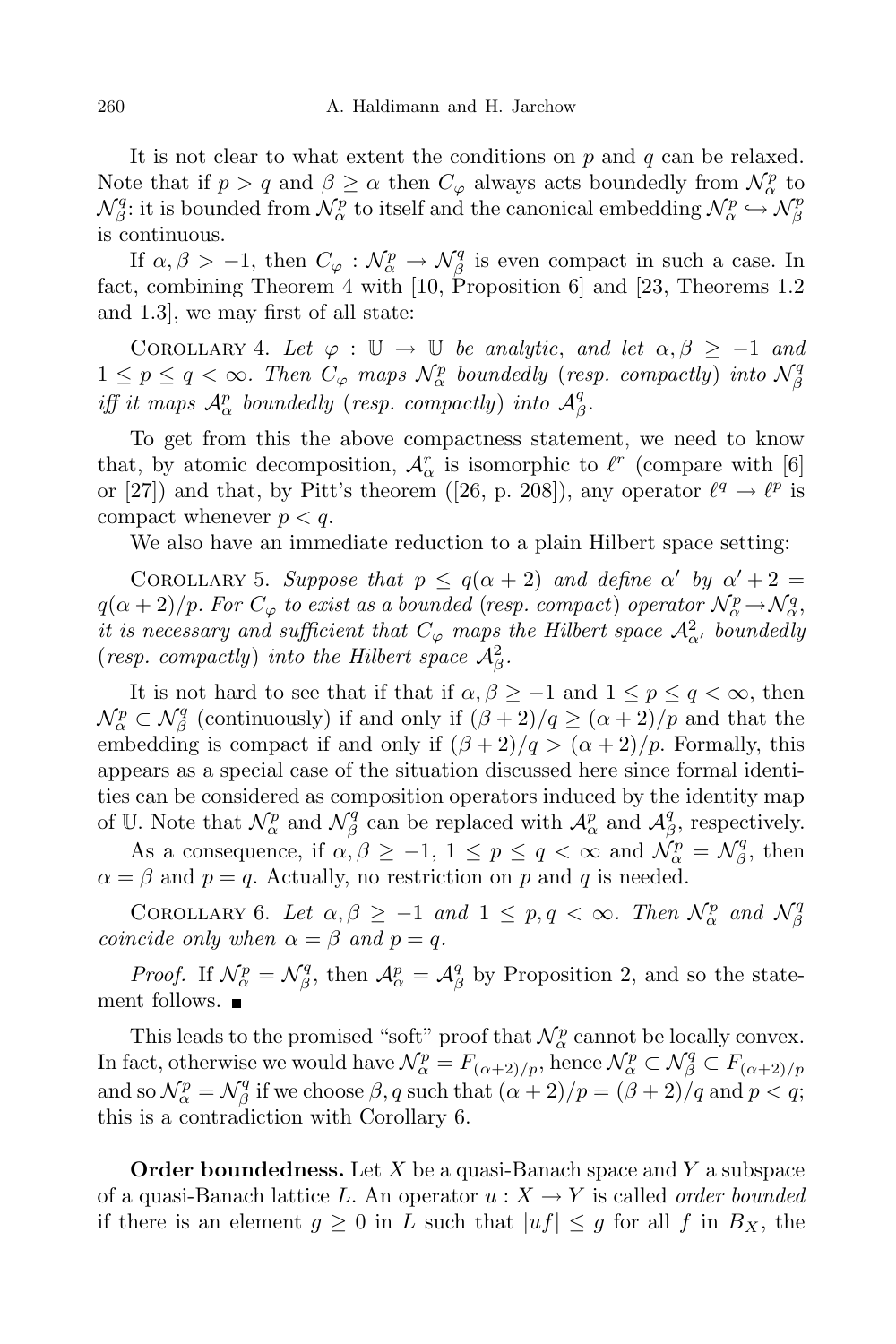unit ball of X. It is thus required that  $u$  maps  $B<sub>X</sub>$  into an order interval of *L*. The choice of *L* is part of the definition; every Banach space operator  $u: X \to Y$  becomes order bounded when Y is considered as a subspace of the Banach lattice  $C(K)$  of continuous functions on an appropriate compact Hausdorff space *K*.

On the other hand, if *I* is an order interval in a quasi-Banach lattice *L*, then the span of *I*, with the order inherited from *L* and normed by the gauge functional of *I*, is a Banach lattice. It is in fact an abstract *M*-space and so, by Kakutani's theorem, isometrically isomorphic to some Banach lattice *C*(*K*). Consequently, an order bounded operator  $u : X \rightarrow Y$ , considered as an operator with values in the given lattice *L*, admits a factorization  $X \to C(K) \stackrel{j}{\hookrightarrow} L$ , *j* being the canonical map.

Within the setting of Banach lattices and Banach spaces, there are close relations with absolutely summing operators; see e.g. [7, Chs. 11  $\&$  16]. We just mention that, for arbitrary measures  $\mu$  and  $\nu$ , an operator  $L^2(\mu) \rightarrow$  $L^2(\nu)$  is order bounded if and only if it is a Hilbert–Schmidt operator. Order bounded operators with values e.g. in  $\mathcal{A}_{\beta}^q$  $\beta$  ( $q \ge 1$ ) are known to be *q*-integral. They are *q*-nuclear if the dual of the domain space has the Radon–Nikodym property. Details can be found in [8] and [7].

Order boundedness is generalized to operators from  $\mathcal{N}_{\alpha}^p$  into  $\mathcal{A}_{\beta}^q$  $\frac{q}{\beta}$  or  $\mathcal{N}_{\beta}^q$ *β* by requiring that every 0-neighbourhood in  $\mathcal{N}_{\alpha}^p$  is mapped into an order interval in  $L^q(\sigma_\beta)$ , resp.  $L^q_{\log}(\sigma_\beta)$ .

Order boundedness of composition operators between weighted Bergman spaces has been investigated in [10], for example. It was shown there that, given  $\alpha, \beta \geq -1$ ,  $p, q \geq 1$  and  $\varphi : \mathbb{U} \to \mathbb{U}$  analytic,  $C_{\varphi}$  exists as an order bounded operator  $\mathcal{A}_{\alpha}^{p} \rightarrow \mathcal{A}_{\beta}^{q}$ *g* if and only if  $(1 - |\varphi|^2)^{-q(\alpha+2)/p}$  is  $\sigma_{\beta}$ -integrable. The same condition characterizes order boundedness of composition operators between Nevanlinna algebras:

THEOREM 5. Let  $\varphi : \mathbb{U} \to \mathbb{U}$  be analytic, and let  $\alpha, \beta \geq -1$  and  $p, q \geq 1$ . *Then*  $C_{\varphi}$  *exists as an order bounded operator*  $\mathcal{N}_{\alpha}^{p} \rightarrow \mathcal{N}_{\beta}^{q}$ *β if and only if*  $(1 - |\varphi|^2)^{-1}$  *belongs to*  $L^{q(\alpha+2)/p}(\sigma_\beta)$ *.* 

*Proof.* Suppose first that  $C_{\varphi}: \mathcal{N}_{\alpha}^{p} \to \mathcal{N}_{\beta}^{q}$ *β* is order bounded: for each  $s > 0$  there exists a  $g_s \in L^q_{\text{log}}(\sigma_\beta)$  such that  $|f(\varphi(z))| \leq g_s(z)|$  a.e. on U for all  $f \in \mathcal{N}_{\alpha}^p$  satisfying  $|| f ||_{\alpha,p} \leq s$ . Given  $c > 0$  and  $w \in \mathbb{U}$ , we define

$$
F_w(z) := \exp\left[c\left(\frac{1 - |\varphi(w)|^2}{(1 - \overline{\varphi(w)}z)^2}\right)^{(\alpha+2)/p}\right] - 1 \quad (z \in \mathbb{U});
$$

so  $F_w := f_{\varphi(w)}$  in the notation used in the proof of Theorem 4. Accordingly, there is a constant  $K = K(\alpha) > 0$  such that  $||F_w||_{\alpha, p} \leq cK$ . We put  $c = s/K$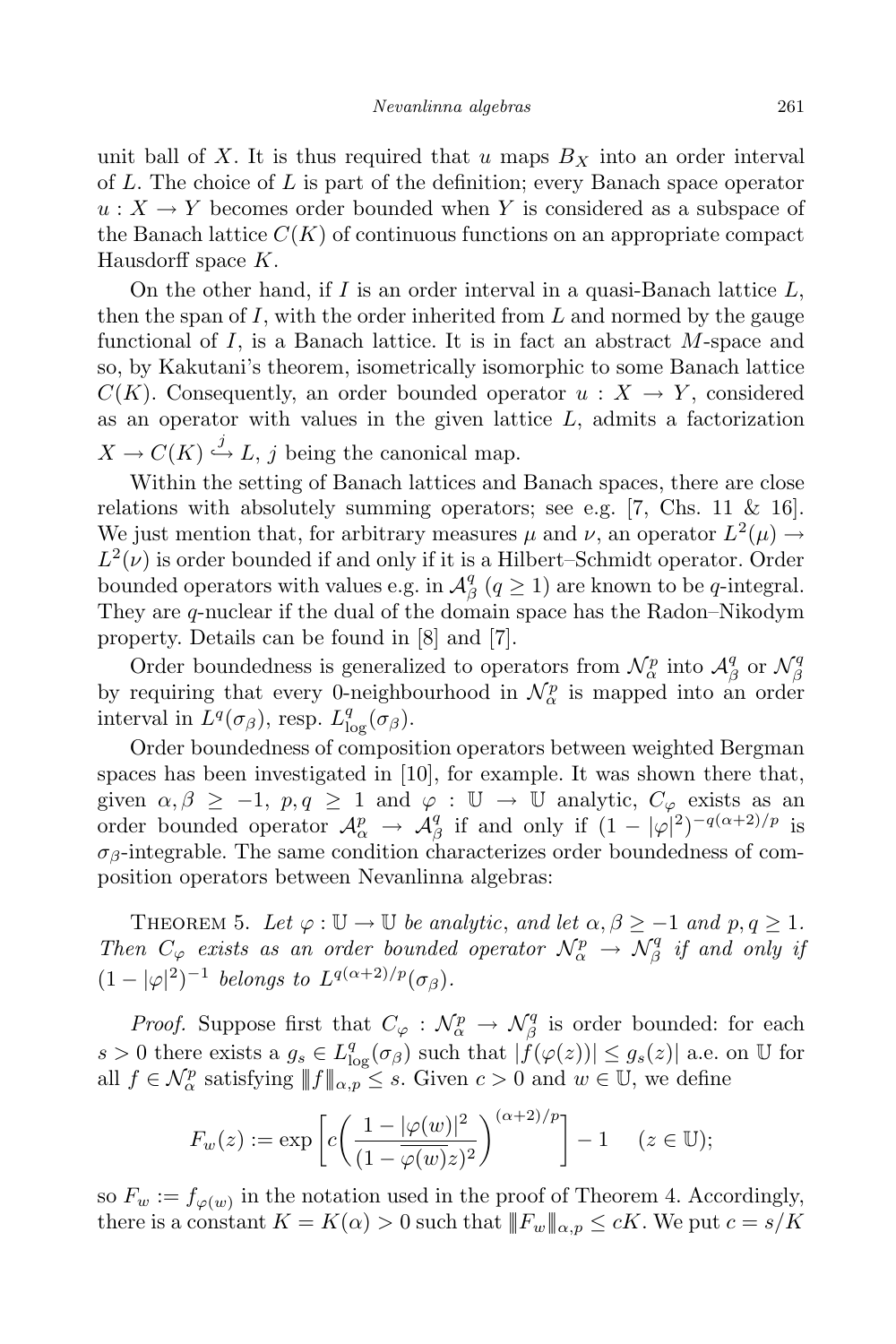so as to have  $||F_w||_{\alpha,p} \leq s$ , hence

$$
g_s(z) \ge |F_w(\varphi(z))| = \left| \exp \left[ c \left( \frac{1 - |\varphi(w)|^2}{(1 - \overline{\varphi(w)} z)^2} \right)^{(\alpha + 2)/p} \right] - 1 \right|.
$$
  
In particular,  $g_s(w) \ge \exp[c((1 - |\varphi(w)|^2)^{-(\alpha + 2)/p}] - 1$ , so that  

$$
[\log(1 + |g_s(w)|)]^q \ge c((1 - |\varphi(w)|^2)^{-q(\alpha + 2)/p}.
$$

The statement follows.

The converse is also straightforward. Assume that  $(1 - |\varphi|^2)^{-q(\alpha+2)/p}$ is  $\sigma_{\beta}$ -integrable. A standard subharmonicity argument provides us with a constant  $M_0 = M_0(\alpha)$  such that  $[\log(1 + |f(w)|)]^p \leq M_0 s/(1 - |w|^2)^{\alpha+2}$ whenever  $|| f ||_{\alpha, p} \leq s^{1/p}$ ; it follows that

$$
[\log(1+|f(\varphi(z))|]^{q} \leq \frac{M_{0}s}{(1-|\varphi(z)|^{2})^{q(\alpha+2)/p}}.
$$

The function to the right is in  $L^1(\sigma_\beta)$  and provides an order bound for the functions *f* under consideration. Since  $s > 0$  was arbitrary,  $C_{\varphi}: \mathcal{N}_{\alpha}^p \to \mathcal{N}_{\beta}^q$ *β* is order bounded.

In addition to the situation for bounded and compact operators, we may state:

COROLLARY 7. *Suppose that*  $p \leq q(\alpha + 2)$ *. Then*  $C_{\varphi}$  *is order bounded as an operator*  $\mathcal{N}_{\alpha}^{p} \rightarrow \mathcal{N}_{\beta}^{q}$  $\int_{\beta}^{q}$  *iff it acts as a Hilbert–Schmidt operator from*  $\mathcal{A}_{\alpha}^{2}$ *into*  $\mathcal{A}_{\beta}^2$ , *where*  $\alpha' + 2 = q(\alpha + 2)/p$ .

In the setting of Banach spaces and Banach lattices, every order bounded operator admits a factorization through some *C*(*K*)-space. As for composition operators, we can be more precise. We start by a result on spaces  $\mathcal{A}_{s,0}^{\infty}$ and  $\mathcal{A}_s^{\infty}$ ,  $s > 0$ . We will use the fact that  $\mathcal{A}_s^{\infty}$  is canonically isomorphic to the bidual of  $\mathcal{A}^{\infty}_{s,0}$  (this is true even in a more general context; see L. A. Rubel and A. L. Shields [34]). In fact,  $\mathcal{A}_{s,0}^{\infty}$  is isomorphic to the sequence space  $c_0$ .

THEOREM 6. Let  $s > 0$ ,  $\beta \geq -1$ ,  $0 < q < \infty$  and an analytic function  $\varphi: \mathbb{U} \to \mathbb{U}$  *be given. Then the composition operator*  $C_{\varphi}: \mathcal{A}_{s,0}^{\infty} \to \mathcal{A}_{\beta}^{q}$ *β is order* bounded whenever it is defined. In this case,  $(1 - |\varphi|)^{-s}$  belongs to  $L^{q}(\sigma_{\beta})$ .

*Proof.* We confine ourselves to  $\beta$  > −1. The case  $\beta$  = −1 is similar; see [18, Theorem 3].

We prove order boundedness of  $C_\varphi: \mathcal{A}_s^\infty \to \mathcal{A}_\beta^q$  $\frac{q}{\beta}$  first under the assumption  $0 < s \leq 1$ ,  $q \geq 1$ . By weak compactness,  $C_{\varphi}$  maps  $\mathcal{A}_{s}^{\infty}$  into  $\mathcal{A}_{\beta}^{q}$  $\frac{q}{\beta}$  if and only if  $C_{\varphi}(\mathcal{A}_{s,0}^{\infty}) \subset \mathcal{A}_{\beta}^{q}$ *β* .

We apply a lacunary series argument (compare [2, Theorem 16] and [18, [18, Theorem 4]). For each (non-dyadic)  $t \in [0,1]$ , define  $f_t(z) := \sum_{n=0}^{\infty} r_n(t) 2^{ns} z^{2^n}$  where  $(r_n)$  is the sequence of Rademacher functions. The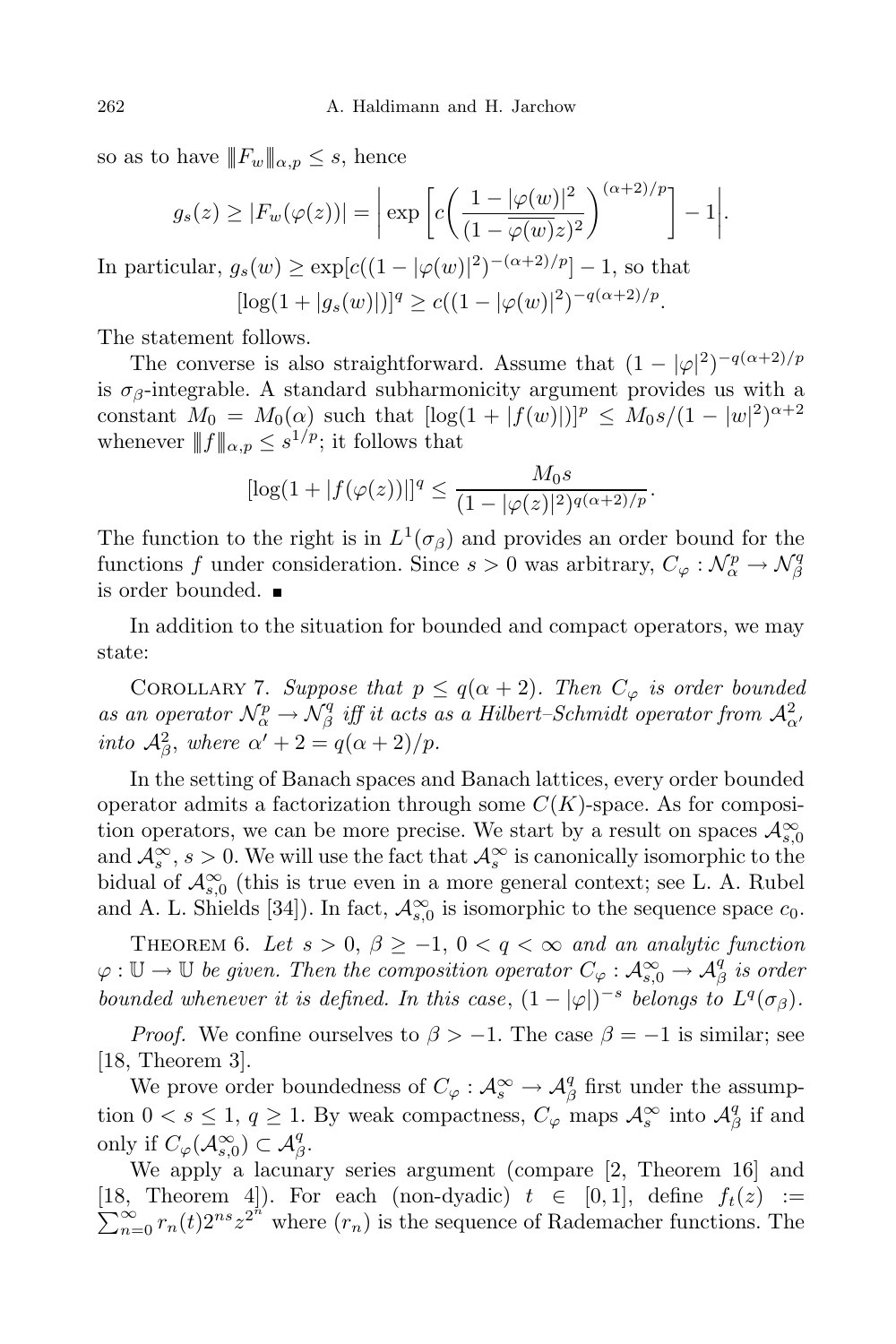$f_t$ 's form a bounded family in  $\mathcal{A}_s^{\infty}$ ; see [22, p. 435] (it is claimed there that  $||f_t||_{s,\infty}$  does not depend on *t*, but this seems to be too optimistic). Our hypothesis implies that  $K := \sup_t ||C_{\varphi} f_t||_{\beta,q}$  exists. By Fubini's theorem and Khinchin's inequality there is a  $C > 0$  such that

$$
K^{q} \geq \int_{0}^{1} \|C_{\varphi} f_t\|_{\beta,q}^{q} dt = \int_{\mathbb{U}} \int_{0}^{\infty} \sum_{n=0}^{\infty} r_n(t) 2^{ns} \varphi(z)^{2^{n}} \Big|^{q} dt d\sigma_{\beta}(z)
$$
  

$$
\geq C \int_{\mathbb{U}} \Big( \sum_{n=0}^{\infty} 2^{2ns} |\varphi(z)|^{2^{n+1}} \Big)^{q/2} d\sigma_{\beta}(z).
$$

Put  $I_n = \{k \in \mathbb{N} : 2^n \le k+1 < 2^{n+1}\}, n \in \mathbb{N}_0$ . Since  $\sum_{k \in I_n} (k+1) \le 2^{2n+1}$ we get, for  $0 < r < 1$ ,

$$
\sum_{n=0}^{\infty} 2^{2ns} r^{2^{n+1}}
$$
\n
$$
\geq 2^{-s} \sum_{n=0}^{\infty} \Big[ \sum_{k \in I_n} (k+1) \Big]^s (r^2)^{2^n} \geq 2^{-s} \Big[ \sum_{n=0}^{\infty} \sum_{k \in I_n} (k+1) (r^{2/s})^{k+1} \Big]^s
$$
\n
$$
= 2^{-s} \Big[ \sum_{n=0}^{\infty} (n+1) (r^{2/s})^{n+1} \Big]^s \geq 2^{-s} \Big[ \sum_{n=0}^{\infty} (n+1) (r^{4/s})^n - (1 - r^{2/s}) \Big]^s
$$
\n
$$
\geq 2^{-s} \Big[ \sum_{n=0}^{\infty} (n+1) (r^{4/s})^n - 1 \Big]^s \geq 2^{-s} \Big[ \frac{1}{(1 - r^{4/s})^{2s}} - 1 \Big].
$$

Hence  $\int_{\mathbb{U}} \left[ (1 - |\varphi|^{4/s})^{-2s} - 1 \right]^{q/2} d\sigma_{\beta} \leq C$  for some  $C > 0$ . It follows that  $(1 - |\varphi|^{4/s})^{-sq}$  and so  $(1 - |\varphi|^2)^{-sq}$  are  $\sigma_\beta$ -integrable.

The cases where  $s > 1$  and/or  $q$  is arbitrary can now be settled by the  $s$ ame reduction procedure. Let  $C_{\varphi}$  be as in the theorem. Then  $C_{\varphi}$  maps  $\mathcal{A}^{\infty}_{s/2}$ into  $A^{2q}_{\beta}$ <sup>2*q*</sup>. In fact, *f* ∈ *B*<sub>*A*<sup>∞</sup><sub>*s*</sub></sup>/<sub>2</sub> implies *f*<sup>2</sup> ∈ *B*<sub>*A*<sup>∞</sup><sub>*s*</sub></sub>, hence</sub>

$$
||f \circ \varphi||_{\beta,2q}^{2q} = ||f^2 \circ \varphi||_{\beta,q}^q \le K \left(\sup_{z \in \mathbb{U}} (1 - |z|^2)^s |f^2(z)|\right)^q \le K,
$$

where  $K = ||C_{\varphi} : \mathcal{A}_{s}^{\infty} \to \mathcal{A}_{\beta}^{q}$ *g*<sub>*β*</sub>||*q*. Iterate to see that  $C_\varphi$  maps each  $\mathcal{A}_{s/2^k}^{\infty}$ (boundedly) into  $\mathcal{A}_{\beta}^{2^k q}$  $e^{2^{k}q}$ ,  $k \in \mathbb{N}$ . Choose  $k$  so that  $s/2^{k} \leq 1$  and  $2^{k}q \geq 1$ . Then  $C_{\varphi}: A_{s/2^k}^{\infty} \to A_{\beta}^{2^k q}$  $\beta$ <sup> $q$ </sup> is order bounded by the first part of the proof, and again we can conclude that  $(1 - |\varphi|^2)^{-s} \in L^q(\sigma_\beta)$ .

By the last step, if  $0 < q$ ,  $s, t < \infty$  and  $\beta \geq -1$  are given and if  $C_{\varphi}$  maps  $\mathcal{A}_s^{\infty}$  into  $\mathcal{A}_\beta^q$ <sup>*g*</sup><sub>*β*</sub> then it maps  $\mathcal{A}_{st}^{\infty}$  into  $\mathcal{A}_{\beta}^{q/t}$ *β* . These operators are order bounded; moreover,  $\mathcal{A}_s^{\infty}$  and  $\mathcal{A}_{st}^{\infty}$  can be replaced by  $\mathcal{A}_{s,0}^{\infty}$  and  $\mathcal{A}_{st,0}^{\infty}$ , respectively.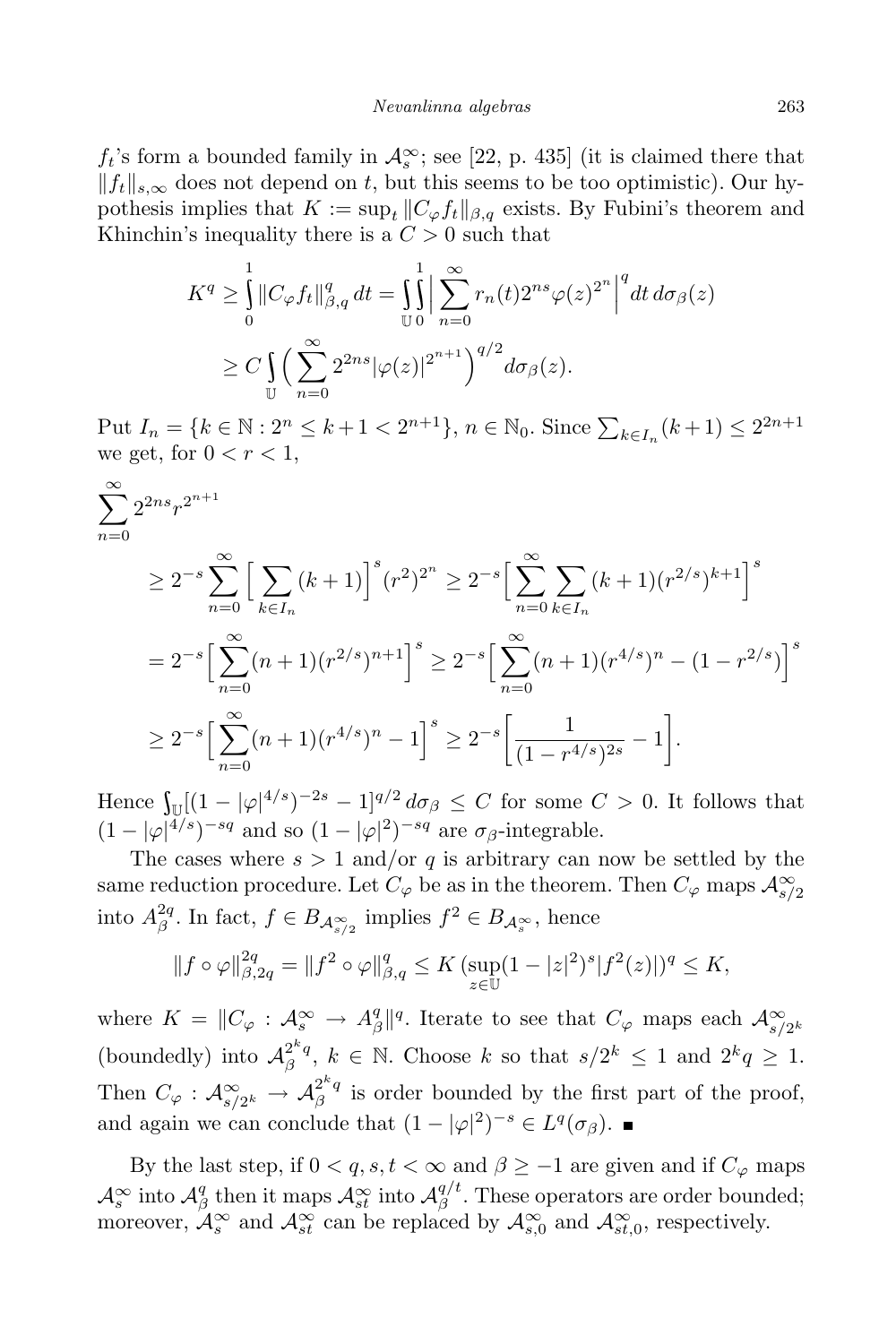It is readily seen that  $\mathcal{A}_{\alpha}^p$  embeds (boundedly) into  $\mathcal{A}_{(\alpha+2)/p,0}^{\infty}$ . Therefore we can now state:

COROLLARY 8. *A composition operator*  $C_{\varphi}: \mathcal{A}_{\alpha}^{p} \to \mathcal{A}_{\beta}^{q}$ *β is order bounded if* and only if  $C_\varphi$  even maps  $\mathcal{A}_{(\alpha+2)/p,0}^{\infty}$  (equivalently,  $\mathcal{A}_{(\alpha+2)/p}^{\infty}$ ) into  $\mathcal{A}_{\beta}^q$ *β .*

Compare with [22] and [11]. Again there is a corresponding result for composition operators between Nevanlinna algebras. Recall that  $F_{(\alpha+2)/p}$  is the Nevanlinna algebra corresponding to  $\mathcal{A}^{\infty}_{(\alpha+2)/p,0}$  (Lemma A).

COROLLARY 9. Let  $\varphi : \mathbb{U} \to \mathbb{U}$  be analytic,  $\alpha, \beta \geq -1, 1 \leq p, q < \infty$  $(q > 1 \text{ if } \beta = -1).$ 

(a)  $C_{\varphi}: F_{(\alpha+2)/p} \to \mathcal{N}_{\beta}^q$ *β is order bounded whenever it is defined.*

(b)  $C_{\varphi}$  *maps*  $\mathcal{N}_{\alpha}^{p}$  *order boundedly into*  $\mathcal{N}_{\beta}^{q}$  $\int_{\beta}^{q}$  *iff it even maps*  $F_{(\alpha+2)/p}$ *into*  $\mathcal{N}_{\beta}^q$ *β .*

*Proof.* (a) Write  $s = (\alpha + 2)/p$  and look at any  $f \in \mathcal{A}^{\infty}_{s,0}$ . Then  $\exp(\pm f)$  $\in$  *F*<sub>s</sub> and so  $C_{\varphi}(\exp(\pm f)) \in \mathcal{N}_{\beta}^q$  $\beta$ <sup>*g*</sup>, by assumption. Since  $C_{\varphi}(\exp(\pm f(z)))$  =  $\exp(\pm (C_{\varphi}f)(z))$  for all  $z \in \mathbb{U}$ , we see that we are dealing with invertible elements in  $\mathcal{N}_{\beta}^q$  $\mathcal{F}_{\beta}^{\tilde{q}}$ *. It follows from Proposition 2 that*  $C_{\varphi}f$  *belongs to*  $\mathcal{A}_{\beta}^{\tilde{q}}$ *β* .

The resulting operator  $C_{\varphi}: \mathcal{A}_{s,0}^{\infty} \to \mathcal{A}_{\beta}^{q}$  $\frac{q}{\beta}$  is order bounded by Theorem 6, and we have  $1/(1 - |\varphi|^2)^s \in L^q(\sigma_\beta)$ . The functions  $\exp c/(1 - |\varphi|^2)^s \in \mathbb{R}$  $L^q_{\log}(\sigma_{\beta})$ ,  $c > 0$ , provide order bounds for the  $C_{\varphi}f$ 's,  $f \in F_s$ : as an operator  $F_s \to \mathcal{N}_{\beta}^q$  $\mathcal{L}_{\beta}^{q}$ ,  $C_{\varphi}$  is order bounded.

(b) is a straightforward consequence of the preceding results.  $\blacksquare$ 

**Concluding remarks.** Passing again to the special case of embeddings, we may state:

COROLLARY 10. Let  $\alpha \geq -1$ ,  $\beta > -1$  and  $0 < p, q < \infty$ . The following *statements are equivalent*:

- (i)  $(\beta + 1)/q > (\alpha + 2)/p$ .
- (ii)  $\mathcal{A}_{\alpha}^{p} \hookrightarrow \mathcal{A}_{\beta}^{q}$ *β order boundedly.*
- $(\text{iii})$   $\mathcal{A}_{(\alpha+2)/p,0}^{\infty} \hookrightarrow \mathcal{A}_{\beta}^{q}$ *β* (*order boundedly*)*.*

*Analogously for embeddings*  $\mathcal{N}_{\alpha}^p \hookrightarrow \mathcal{N}_{\beta}^q$  $\int_{\beta}^{q}$  and  $F_{(\alpha+2)/p} \hookrightarrow \mathcal{N}_{\beta}^{q}$  $\frac{q}{\beta}$  (1  $\leq$  *p*, *q*  $<\infty$ ).

It was shown in [33, Theorem 6.7] that if  $s < 1$  then  $F_s \hookrightarrow \mathcal{N}_0^1$ . By Corollary 10, the converse is true as well. This answers a corresponding question raised in [33, Remark 7].

There is no chance to extend Corollary 10 to  $\beta = -1$ . In fact, suppose that  $F_c$  embeds into  $\mathcal{N}_{-1}^q$  for some  $0 < c < 1$  and  $1 \le q < \infty$ . Put  $p = 1/c$ . Then  $p \geq q$ ,  $\mathcal{N}_{-1}^p$  embeds order boundedly into  $\mathcal{N}_{-1}^q$ , and so  $H^p$  embeds order boundedly into *H<sup>q</sup>* . Being a *q*-summing operator with domain a reflexive space, the embedding would be compact ([7, Ch. 5]), and this is impossible.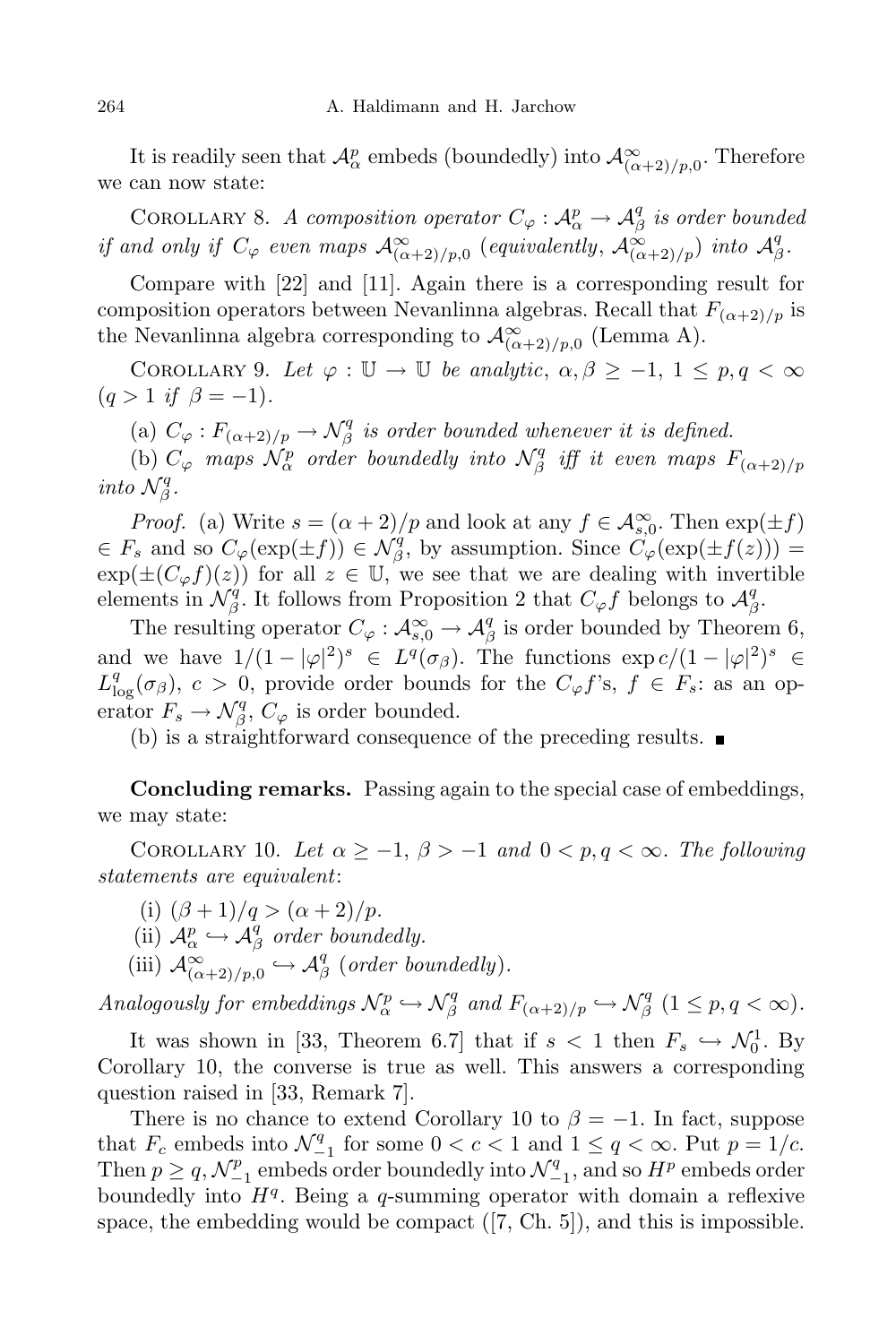Clearly, the Nevanlinna class  $\mathcal N$  embeds (continuously) into  $\mathcal N^q_{\beta}$ *β* for any  $\beta$  >  $-1$  and  $p \ge 1$ . It is an easy consequence of results of J. S. Choa, H. O. Kim and J. H. Shapiro [5] and T. Domenig [9] that this embedding is compact if  $q = 1$ ; see [23]. We can now strengthen these results as follows:

COROLLARY 11. (a) *If*  $\beta > -1$  *and*  $(\beta + 2)/q > 1$ , *then N embeds compactly into*  $\mathcal{N}_{\beta}^q$ *β . Moreover* , *every analytic function ϕ* : U *→* U *gives rise to a compact composition operator*  $C_{\varphi}: \mathcal{N} \to \mathcal{N}_{\beta}^q$ *β .*

(b) *If*  $\beta > -1$  *and*  $(\beta + 1)/q > 1$ , *then N embeds order boundedly into*  $\mathcal{N}^q_\beta$ *β . Moreover* , *every analytic function ϕ* : U *→* U *gives rise to an order bounded composition operator*  $C_{\varphi}: \mathcal{N} \to \mathcal{N}_{\beta}^q$ *β .*

Here compactness and order boundedness of operators with domain *N* are defined in the same way as for operators on  $\mathcal{N}_{\alpha}^p$ ; compare [5] and [19].

By Corollary 10,

$$
\mathcal{A}:=\bigcap_{s>0}\mathcal{A}^{\infty}_{s,0}=\bigcap_{s>0}\mathcal{A}^{\infty}_s=\bigcap_{p>0}\mathcal{A}^p_{\alpha}\quad\text{and}\quad\mathcal{F}:=\bigcap_{s>0}F_s=\bigcap_{s>0}\mathcal{N}^{\infty}_s=\bigcap_{p>0}\mathcal{N}^p_{\alpha}
$$

for every  $\alpha > -1$ . In a natural fashion, F is a nuclear Fréchet space, and A is a Fréchet–Schwartz space (Pitt's theorem). As a consequence, Corollary 10 does not extend to  $\alpha = -1$ :  $\bigcap_{p<\infty} H^p$  cannot be a Schwartz space since otherwise embeddings like  $H^{\infty} \hookrightarrow H^2$  would be compact. By Theorem 1,  $\bigcap_{p<\infty}\mathcal{N}_{-1}^p\subset\mathcal{F}$  is a proper inclusion as well.

We claim that A fails to be nuclear. To see this, we employ the ideals  $S_r$  of Banach space operators whose approximation numbers belong to  $\ell^r$ ,  $0 < r < \infty$ . For details we refer to A. Pietsch [30], Chapter 2. Assume that  $A$  is nuclear. Then, by a known multiplication theorem  $([30, 2.3.13])$ , the standard embedding  $\mathbb{W} \hookrightarrow \mathcal{A}^2_\alpha$ , for example, is in each  $\mathcal{S}_r$  since it admits a factorization through *A*. Here W is the Wiener algebra, as before. We identify, in the canonical way, W with  $\ell^1$  and  $\mathcal{A}^2_\alpha$  with  $\ell_2$ . Then the above embedding is just the diagonal operator  $D: \ell^1 \to \ell^2$  given by  $(d_n)_{n=0}^{\infty}$  where  $d_n = \Gamma(\alpha+1)^{1/2} \Gamma(n+1)^{1/2} \Gamma(\alpha+n+2)^{-1/2}$  is the norm of the *n*th monomial  $z^n$  in  $\mathcal{A}_\alpha^2$ . By [30, 2.9.12], *D* belongs to  $\mathcal{S}_r(\ell^1, \ell^2)$  iff  $(d_n)_n$  belongs to  $\ell^r$ . It follows that  $\{0 < r < \infty : D \in \mathcal{S}_r(\ell^1, \ell^2)\}$  is bounded away from zero, a contradiction.

On the other hand, we lack information about the topological structure of the *F*-space  $\bigcap_{p<\infty} \mathcal{N}_{-1}^p$ .

Similarly we see that, independently of  $\alpha > -1$ ,

$$
\mathcal{A}^{-\infty}:=\bigcup_{p>0}\mathcal{A}_{\alpha}^p=\bigcup_{s>0}\mathcal{A}_s^{\infty}=\bigcup_{s>0}\mathcal{A}_{s,0}^{\infty}.
$$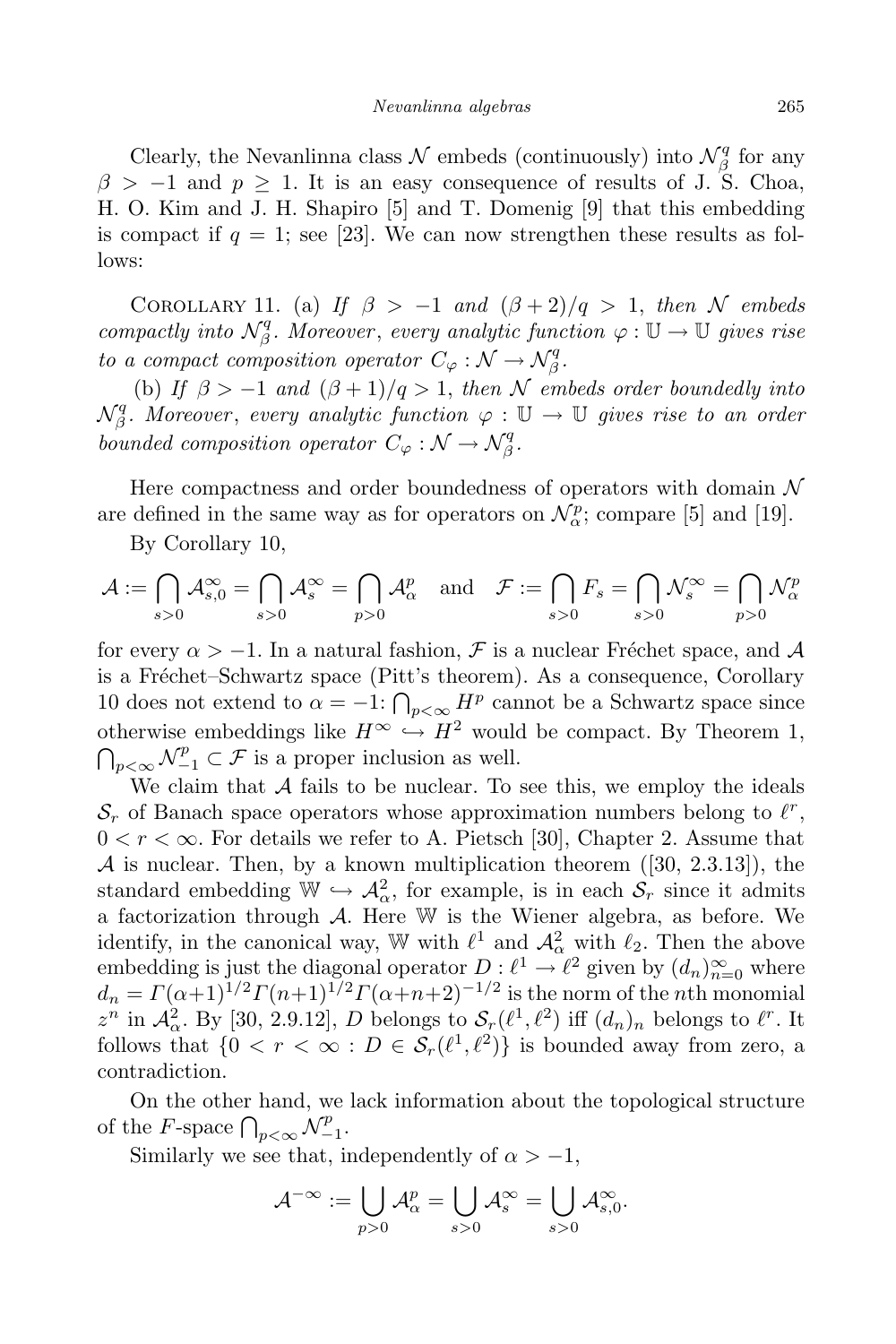*A−∞* is an algebra and was introduced by B. Korenblum [25]. Selecting  $\alpha_n$ 's in  $(-1, \infty)$  such that  $\alpha_{n+1} > \alpha_n + 1$  for each *n*, we obtain an inductive limit representation  $\mathcal{A}^{-\infty} = \bigcup_n \mathcal{A}^2_{\alpha_n}$  of Hilbert spaces. By Corollary 10, the linking mappings are Hilbert–Schmidt, and it is well known that therefore the (linear) inductive limit topology on  $\mathcal{A}^{-\infty}$  is nuclear (compare K. Floret and J. Wloka [15, p. 163]). In our case, this can also be seen more directly. In fact, it is readily verified that an analytic function  $f(z) = \sum_{n=0}^{\infty} a_n z^n$ belongs to  $\mathcal{A}^{-\infty}$  iff  $(a_n n^{-k})_n$  is bounded for some  $k \in \mathbb{N}$ . Accordingly, the dual of  $\mathcal{A}^{-\infty}$  consists of all analytic functions  $g(z) = \sum_{n=0}^{\infty} b_n z^n$  such that all  $(n^k b_n)_n$  are bounded (see [25, p. 189]) and so can be identified with the classical space **s** of rapidly decreasing sequences. **s** is the "universal" nuclear space in the sense that every nuclear space is isomorphic to a subspace of a product of copies of **s**. It follows that *A−∞* itself is just another model of the dual of **s**.

It also follows from Corollary 10 that if  $(\beta + 2)/(\beta + 1) < q'/q$  and if a composition operator  $C_{\varphi}$  maps  $\mathcal{A}_{\alpha}^{p}$  into  $\mathcal{A}_{\beta}^{q'}$  $\frac{q}{\beta}$ , then it is order bounded as an operator  $\mathcal{A}_{\alpha}^{p} \rightarrow \mathcal{A}_{\beta}^{q}$ *g*. Again, this does not apply directly to  $\beta = -1$ , but in that case a much better result was obtained by H. Hunziker [17]: a composition operator  $C_{\varphi}$  maps  $H^p$  order boundedly into  $H^q$  if  $C_{\varphi}(H^p) \subset$  $H^{\lambda q}$  holds for some  $\lambda > 1+p/q$ ; compare also [15, Theorem 5.5]. It was shown by R. Riedl [31] that this cannot be improved: if  $\varphi$  maps U conformally onto a polygonal domain inside U and if  $\gamma$  is the greatest interior angle at a point of contact of the polygon and  $\mathbb{T}$ , then  $C_{\varphi}$  maps  $H^1$  into  $H^{\pi/\gamma}$ . This is best possible:  $C_{\varphi}: H^1 \to H^{\pi/\gamma}$  cannot be compact.

We do not have a sharp result like this for weighted Bergman spaces. We can only complement the above statements by the following simple

PROPOSITION 3. Suppose that  $p \le q$  and that  $C_{\varphi}$  maps  $\mathcal{A}_{\alpha}^{p}$  into  $\mathcal{A}_{\beta}^{\lambda q}$ *β for some*  $\lambda > 1 + 2p/(q(\alpha + 2))$ *. Then*  $C_{\varphi}$  *is order bounded as an operator*  $\mathcal{A}^p_\alpha \to \mathcal{A}^q_\beta$ *β .*

*Proof.* Put  $\gamma := q(\alpha + 2)/p$ . We want to show that  $(1 - |z|)^{-\gamma}$  is  $\sigma_{\beta, \varphi}$ integrable whenever  $\sigma_{\beta,\varphi}$  is a  $\lambda\gamma$ -Carleson measure.

Let  $C > 0$  be such that  $\sigma_{\beta,\varphi}(S(I)) \leq C|I|^{\alpha\gamma}$  for every arc  $I \subset \mathbb{T}$ . For each  $n \in \mathbb{N}$ , put  $A_n := \{ z \in \mathbb{U} : |z| > 1 - 1/n \}$  and  $B_n := A_n \setminus A_{n+1}$ . Partition  $\mathbb T$  into *n* disjoint arcs  $I_k$  of equal length. Then  $A_n$  is the disjoint union of the Carleson boxes  $S(I_k)$ , whence

$$
\sigma_{\beta,\varphi}(A_n) = \sum_{k=1}^n \sigma_{\beta,\varphi}(S(I_k)) \leq \frac{C}{n^{\lambda \gamma - 1}}.
$$

It follows that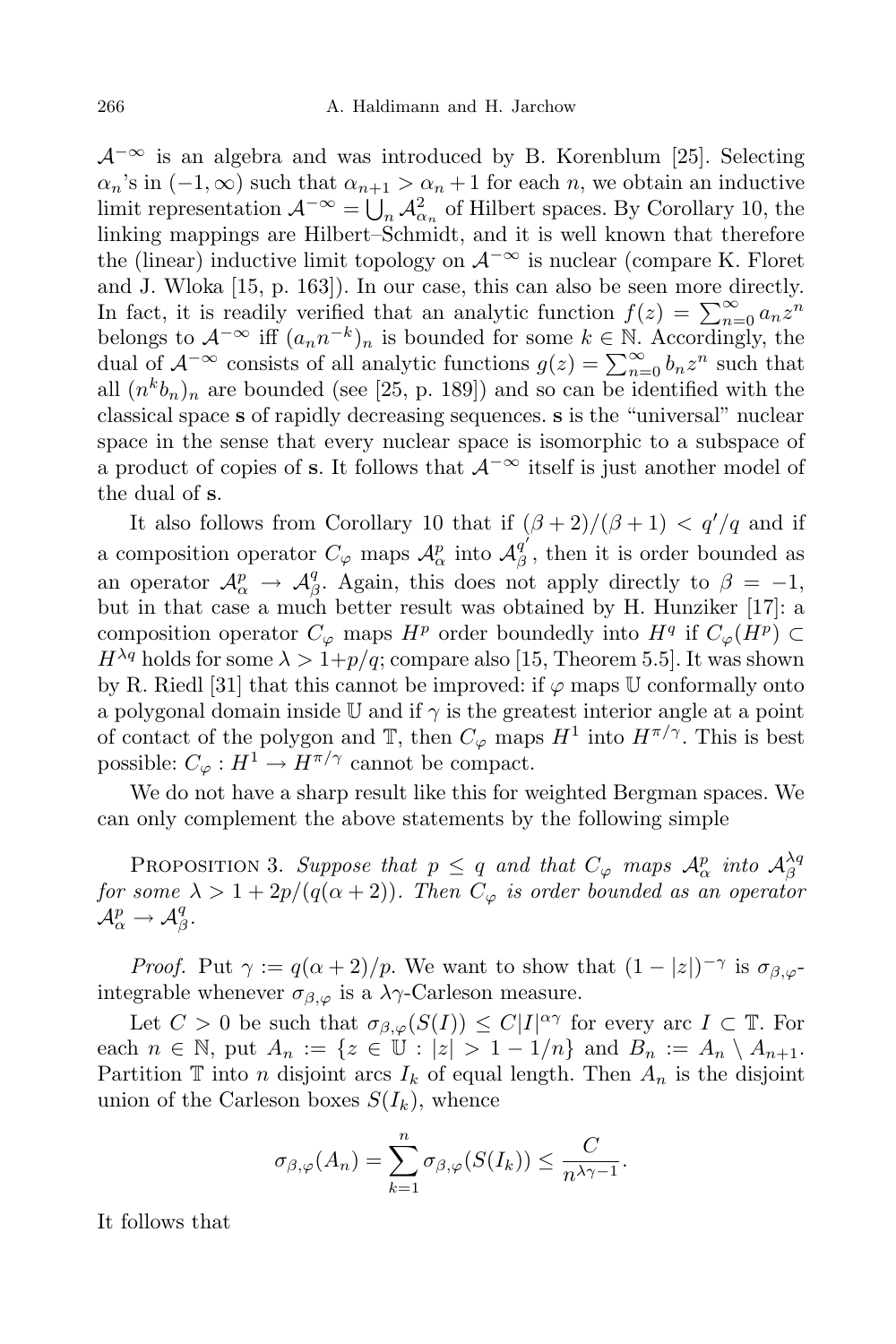$$
\int \frac{1}{(1-|z|)^{\gamma}} d\sigma_{\beta,\varphi}(z) = \sum_{n=1}^{\infty} \int_{B_n} \frac{1}{(1-|z|)^{\gamma}} d\sigma_{\beta,\varphi}(z)
$$
  

$$
\leq \sum_{n=1}^{\infty} (n+1)^{\gamma} \sigma_{\beta,\varphi}(A_n) \leq C' \sum_{n=1}^{\infty} n^{\lambda \gamma - 2},
$$

where  $C' = C2^{\gamma}$ . The sum converges since  $\lambda \gamma - 2 > \gamma \ge 1$ .

## **References**

- [1] A. B. Aleksandrov, *Approximation by rational functions and an analogue of M.* Riesz's theorem on conjugate functions for the space  $L^p$  with  $p \in (0,1)$ , Mat. Sb. (N.S.) 107 (149) (1978), no. 1, 3–19, 159.
- [2] J. Arazy, S. D. Fisher and J. Peetre, *M¨obius invariant function spaces*, J. Reine Angew. Math. 363 (1985), 110–145.
- [3] E. Beller, *Zeros of A p functions and related classes of analytic functions*, Israel J. Math. 22 (1975), 68–80.
- $[4]$  J. Bourgain, *New Banach algebra properties of the disc algebra and*  $H^{\infty}$ , Acta Math. 152 (1984), 1–47.
- [5] J. S. Choa, H. O. Kim and J. H. Shapiro, *Compact composition operators on the Smirnov class*, preprint.
- [6] R. R. Coifman and R. Rochberg, *Representation theorems for holomorphic and harmonic functions*, Astérisque 77 (1980).
- [7] A. Defant and K. Floret, *Tensor Norms and Operator Ideals*, North-Holland, 1993.
- [8] J. Diestel, H. Jarchow and A. Tonge, *Absolutely Summing Operators*, Cambridge Univ. Press, 1995.
- [9] T. Domenig, *Order bounded and p-summing composition operators*, in: Contemp. Math. 213, Amer. Math. Soc., 1998, 27–41.
- [10] T. Domenig, H. Jarchow and R. Riedl, *The domain space of an analytic composition operator*, J. Austral. Math. Soc. 66 (1999), 56–65.
- [11] L. Drewnowski, *Topological vector groups and the Nevanlinna class*, Funct. Approx. Comment. Math. 22 (1993), 25–39.
- [12] P. Duren, *Theory of H <sup>p</sup> Spaces*, Academic Press, New York, 1970.
- [13] C. M. Eoff, *Fr´echet envelopes of certain algebras of analytic functions*, Michigan Math. J. 35 (1988), 413–426.
- [14] —, *p-Envelopes of non-locally convex F-spaces*, Ann. Polon. Math. 57 (1992), 121–134.
- [15] K. Floret and J. Wloka, *Einführung in die Theorie der lokalkonvexen Räume*, Lecture Notes in Math. 56, Springer, 1968.
- [16] A. Haldimann, *Nevanlinna-Algebren*, *gewichtete Bergmanräume und ihre Kompositionsoperatoren*, Dissertation, Universität Zürich, 2000.
- [17] —, *Kompositionsoperatoren auf klassischen Hardyräumen*, Dissertation, Universität Zürich, 1989.
- [18] H. Hunziker and H. Jarchow, *Composition operators which improve integrability*, Math. Nachr. 152 (1991), 83–99.
- [19] N. Jaoua, *Order bounded composition operators on the Hardy spaces and the Nevanlinna class*, Studia Math. 134 (1999), 35–55.
- [20] H. Jarchow, *Locally Convex Spaces*, Teubner, Stuttgart, 1981.
- [21] H. Jarchow, V. Montesinos, K. J. Wirths and J. Xiao, *Duality for some large spaces of analytic functions*, Proc. Edinburgh Math. Soc., to appear.